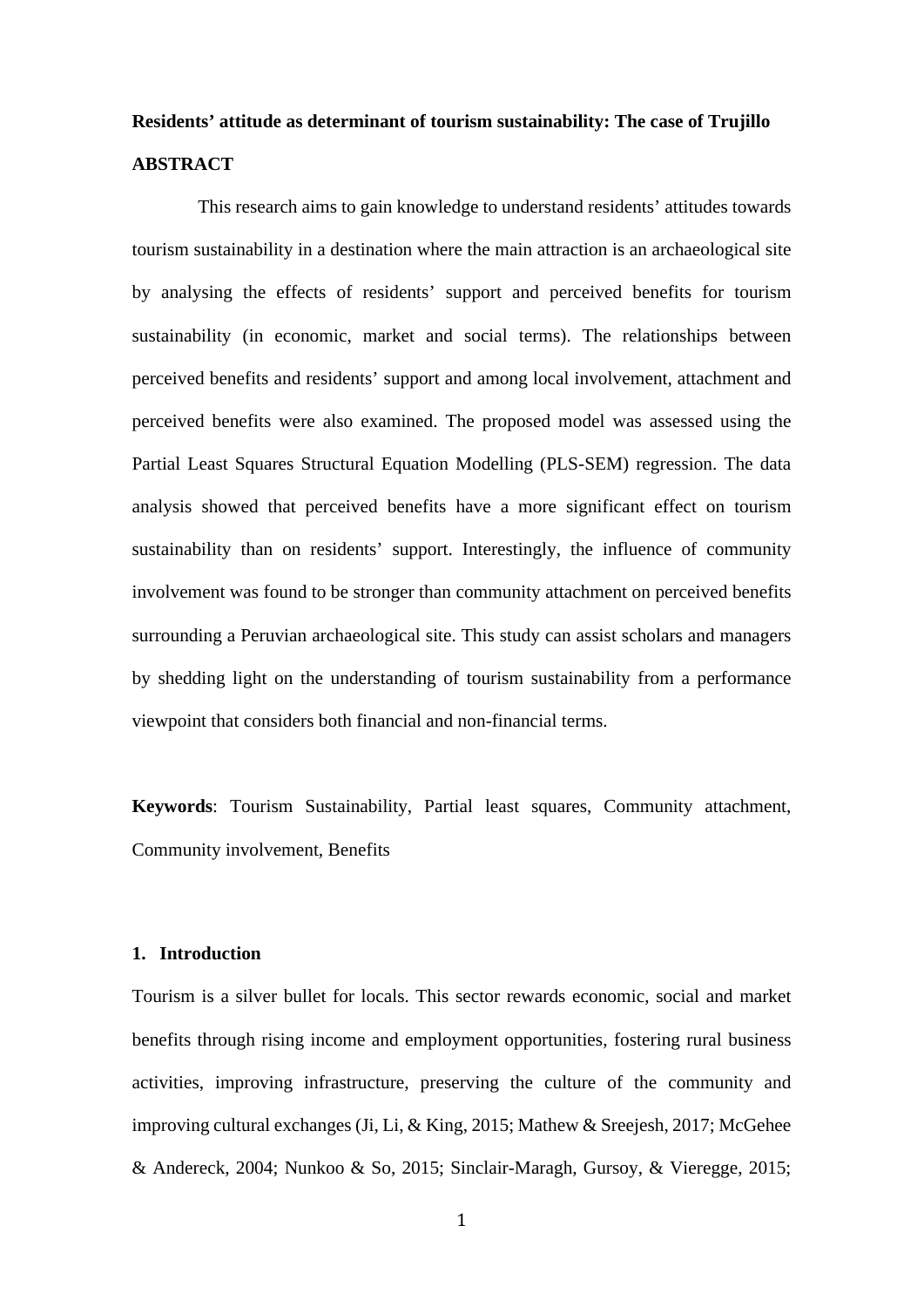Steiner & Atterton, 2015; Stronza & Gordillo, 2008; Wang & Chen, 2015). Consequently, locals' perception of the benefits tourism generates defines their attitudes towards the development of the industry (Choi & Murray, 2010). Hence, residents' support should be considered to guarantee sustainable tourism development since locals are crucial agents in offering visitors quality experiences (Gursoy, Chi, & Dyer, 2009; Kim, Uysal, & Sirgy, 2013; Tolkach & King, 2015; Woo, Kim, & Uysal, 2015).

Achieving sustainable tourism is a process that entails maximizing benefits and minimizing costs while concurrently satisfying tourists and involving the community in tourism decisions (Cottrell, Vaske, & Roemer, 2013). Locals' concerns and needs should be fulfilled (Nunkoo & So, 2015) through resident empowerment to achieve this longterm desired prosperity (Boley & McGehee, 2014). Resident empowerment is achieved by involving locals in tourism planning and community attachment (Lee, 2013; Nicholas, Thapa, & Ko, 2009; Sebele, 2010; Stylidis, Biran, Sit, & Szivas, 2014; Woo et al., 2015).

Community involvement has been considered a key element that defines locals' perceived benefits since their participation in tourism planning activities permits them to design initiatives that have an effect on their daily lives (Jaafar, Noor, & Rasoolimanesh, 2015; Nicholas et al., 2009). Besides, community attachment, understood in psychological terms, has not been previously related to perceived benefits (Gursoy & Rutherford, 2004; Jurowski, Uysal, & Williams, 1997; Lee, 2013; Vargas-Sanchez, Oom do Valle, Costa Mendes, & Albino Silva, 2015).

Although it has been argued that residents' support and their perceived benefits are preconditions for tourism sustainability (Boley & McGehee, 2014; Gursoy, Chi, & Dyer, 2010; Gursoy & Rutherford, 2004; Ko & Stewart, 2002; Lee, 2013; Nicholas et al., 2009; Nunkoo & So, 2015; Sharpley, 2014), to date, no study has analysed the effects of residents' support or their perceived benefits on sustainable tourism development. The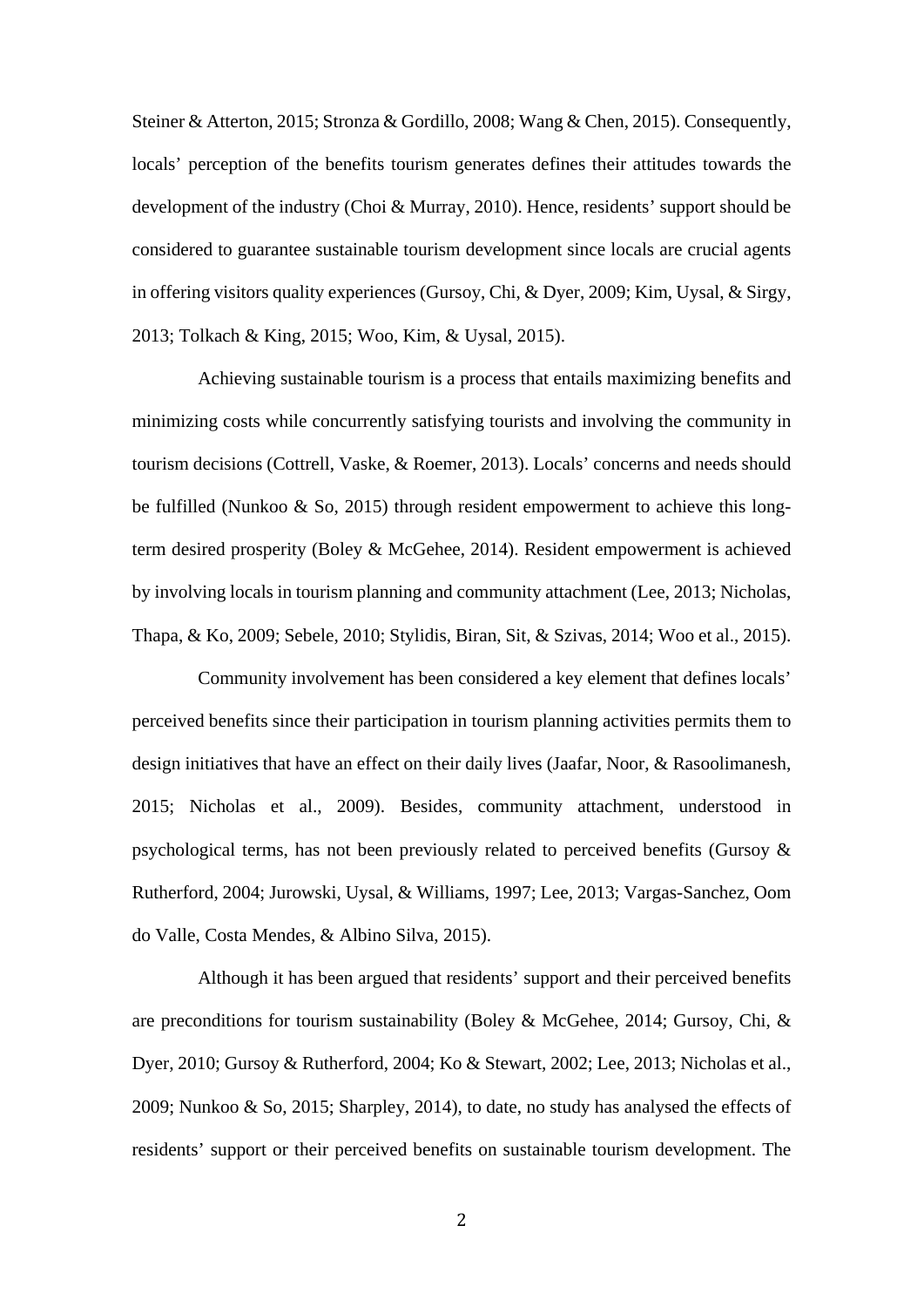present research also enhances current findings on the topic by examining tourism sustainability in economic, market and social terms and by providing two comparative evaluations. The first is related to the influence of perceived benefits on residents' support and tourism sustainability, and the second concerns the effects of community attachment and involvement on perceived benefits. Given these purposes, we tested five hypotheses representing (a) the relationship between residents' support and tourism sustainability, (b) the link between perceived benefits and tourism sustainability, (c) the connection between perceived benefits and residents' support, (d) the bond between local involvement and perceived benefits, and (e) the link between residents' attachment and perceived benefits. The hypotheses were examined using Partial Least Squares Structural Equation Modelling (PLS-SEM). The research setting was Trujillo (Peru), located in the Pyramids of the Sun and the Moon, which provides a new insight since few studies have examined residents' attitudes in an archaeological site context (Jaafar et al., 2015). Moreover, this study offers interesting findings by describing residents' attitudes towards a site that was facing the first stages of the involvement phase of the tourism life cycle.

### **2. Literature review**

Many studies have analysed economic, social and environmental impacts that are directly related to the triple bottom line, the basic principles that define sustainable tourism (Almeida, Balbuena, & Cortes, 2015; Boley & McGehee, 2014). Furthermore, scholars have developed scales to measure non-financial and financial performance in economic, market and social terms in arts organizations (Camarero & Garrido, 2008; Camarero, Garrido, & Vicente, 2015; Gainer & Padanyi, 2005).

#### *2.1 Residents' support for tourism sustainability*

Sustainable tourism is a well-known concept that summarizes long-term tourism welfare by embracing the capabilities of future generations to fulfil their needs (Lee, 2013;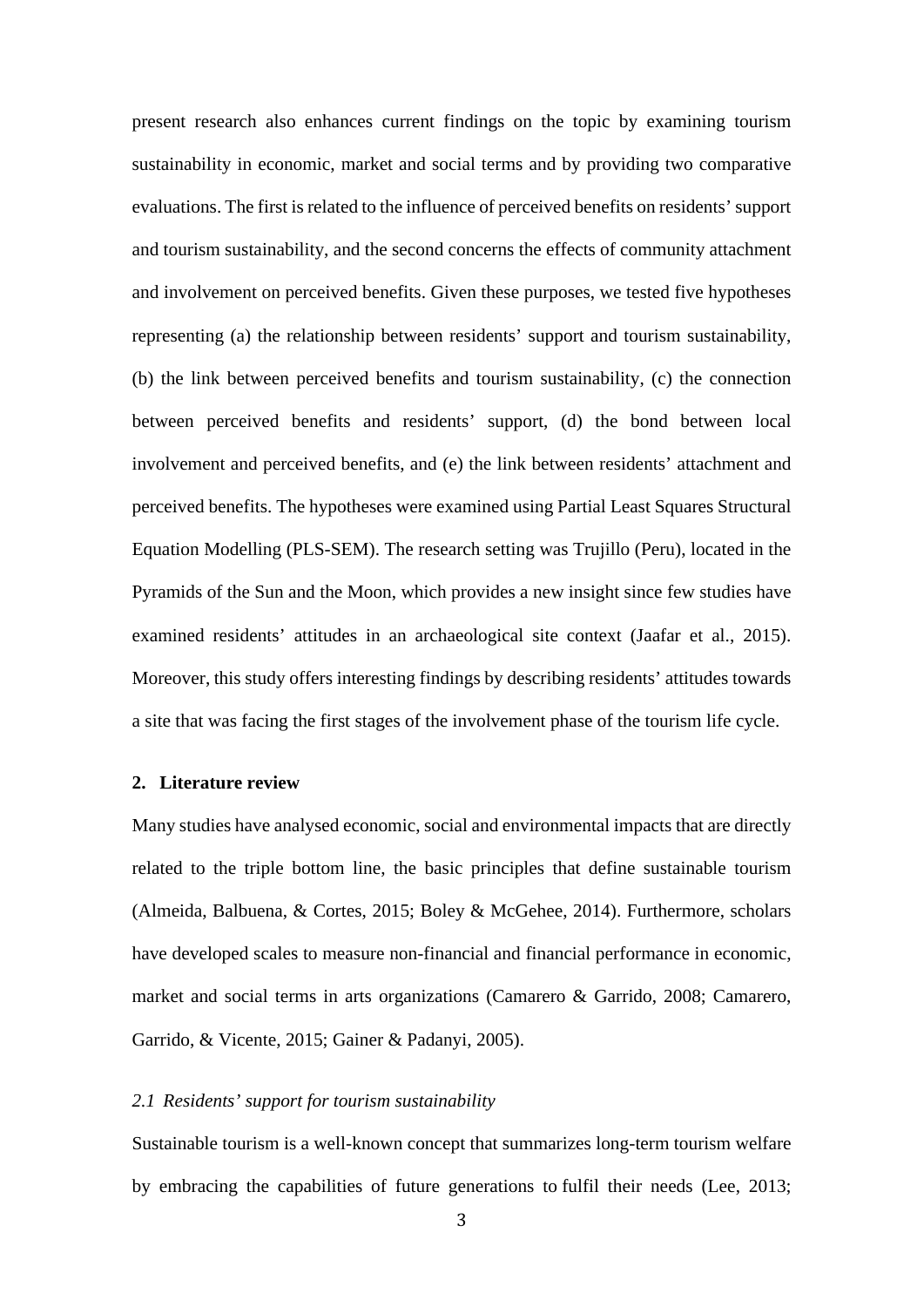Nicholas et al., 2009). It is driven by the imperative of generating benefits for locals (Lee, 2013; Yu, Chancellor, & Cole, 2011). The dimensions of tourism sustainability include financial and non-financial terms. Several scholars have argued that customer orientation in cultural organizations leads to economic, market and social performance (Camarero & Garrido, 2008; Camarero et al., 2015; Gainer & Padanyi, 2005). The balance of these interacting dimensions must be considered a continuous process of reorientation and adaptation (Pulido-Fernández, Andrades-Caldito, & Sánchez- Rivero, 2014), where residents' willingness must be taken into account (Lee, 2013; Nicholas et al., 2009) to achieve sustainable tourism. Market performance must be achieved to attain sustainable tourism development since it ensures the long-term competiveness of the destination by ensuring its appealing differentiation (Pulido-Fernández et al., 2014).

Residents' support has been discussed in terms of community-based tourism (Lee, 2013). Community-based tourism fosters community participation by emphasizing responsibility and social equity, by guaranteeing that the implementation of proposals are adapted to local needs, and by providing opportunities for residents (Sebele, 2010; Tolkach & King, 2015).

Although it is quite reasonable to think that residents' support influences economic, social and market welfare, no existing research has analysed this relationship. However, it has been stated that a community-based perspective is an essential precondition to sustainability (Woodley, 1993). Accordingly, residents who participate in tourism initiatives are likely to support tourism development. In this respect, it has been shown that residents' participation has a favourable influence on economic benefits in tourism destinations (Liu et al., 2014; Sebele, 2010). Moreover, Brohman (1996) has indicated that community participation implementation produces a more equal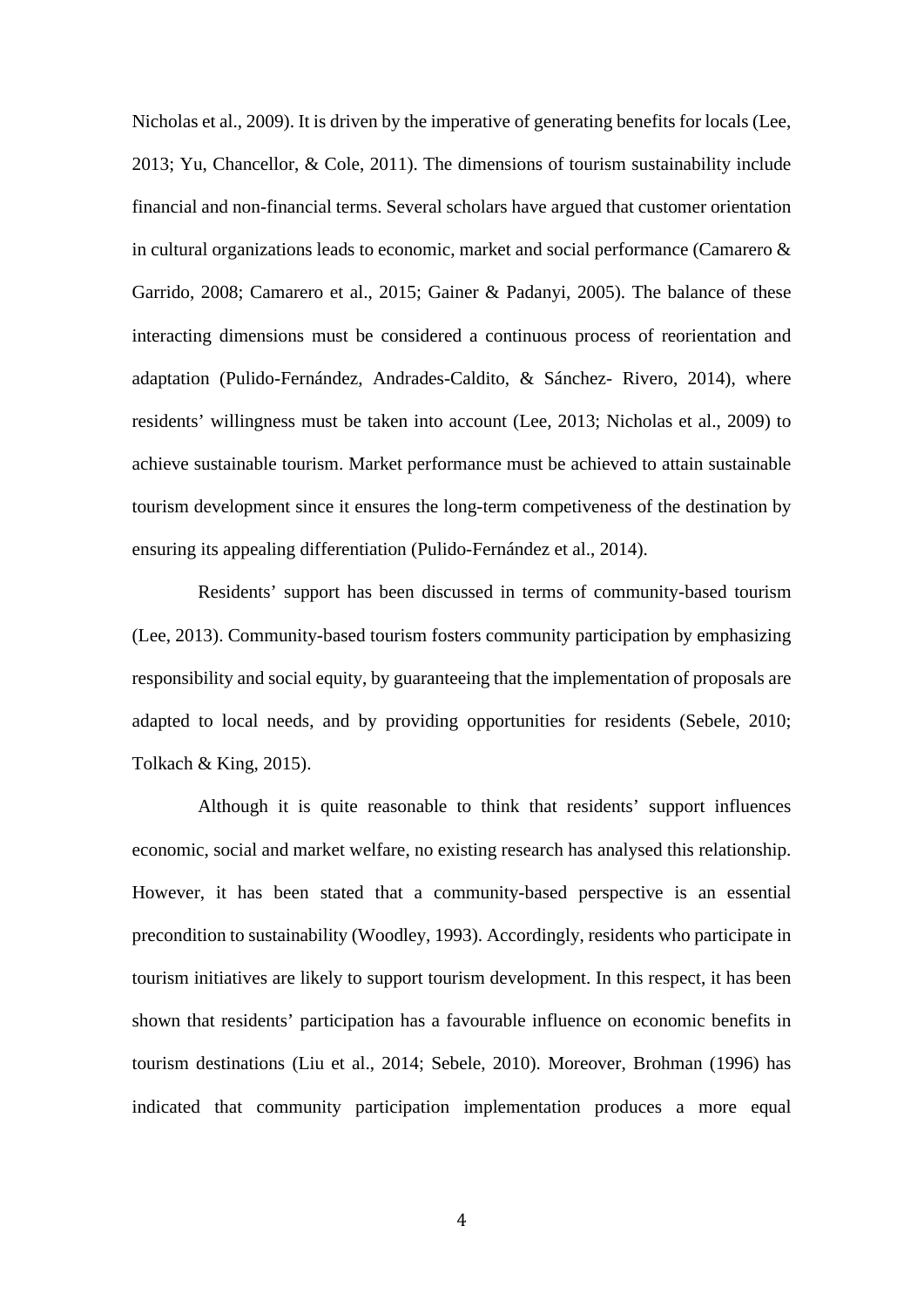distribution of benefits, which solves one of the main problems of sustainable tourism development. Hence, the following hypothesis is postulated:

*H1.* Residents' support positively influences tourism sustainability.

*2.2 The effects of perceived benefits on residents' support and tourism sustainability* Residents' perceived benefits are related to locals' subjective expectations (in terms of socio-economic and cultural values) of the personal utility derived from visitors' arrivals (Nunkoo  $\&$  So, 2015). These expectations can be conceptualized in two categories: socioeconomic and cultural (Gursoy & Rutherford, 2004; Ko & Stewart, 2002; Sinclair-Maragh et al., 2015). Perceived socio-economic benefits involve employment opportunities, the improvement of infrastructures, the creation of local enterprises and the contribution to local economy prosperity (Dyer, Gursoy, Sharma, & Carter, 2007; Gu & Ryan, 2008; Gursoy & Rutherford, 2004). Cultural opportunities refer to residents' motivations to preserve local culture, develop cultural activities, have cultural exchanges with visitors, and feel more attached to cultural identity (Gursoy & Rutherford, 2004; Stronza & Gordillo, 2008). Locals who receive more benefits favour the development of sustainable tourism at a higher level than do those who receive no or few profits(Jurowski & Gursoy, 2004).

In addition, it has been argued that those locals who perceive opportunities from visitors' arrivals tend to support sustainable tourism development (Gursoy, Jurowski,  $\&$ Uysal, 2002; Jurowski et al., 1997; Lee, 2013). Scholars have concluded that perceived benefits influence residents' support of tourism destinations (Dyer et al., 2007; Lee; 2013; Nunkoo & Ramkissoon, 2011; Nunkoo & So, 2015; Park, Nunkoo, & Yoon, 2015; Stylidis, 2014). Residents' support is indispensable to avoid threatening sustainable tourism (Nunkoo & Ramkissoon, 2011; Rivera, Croes, & Lee, 2016). Therefore, it makes sense that if residents feel that they benefit from tourists' arrivals, this will positively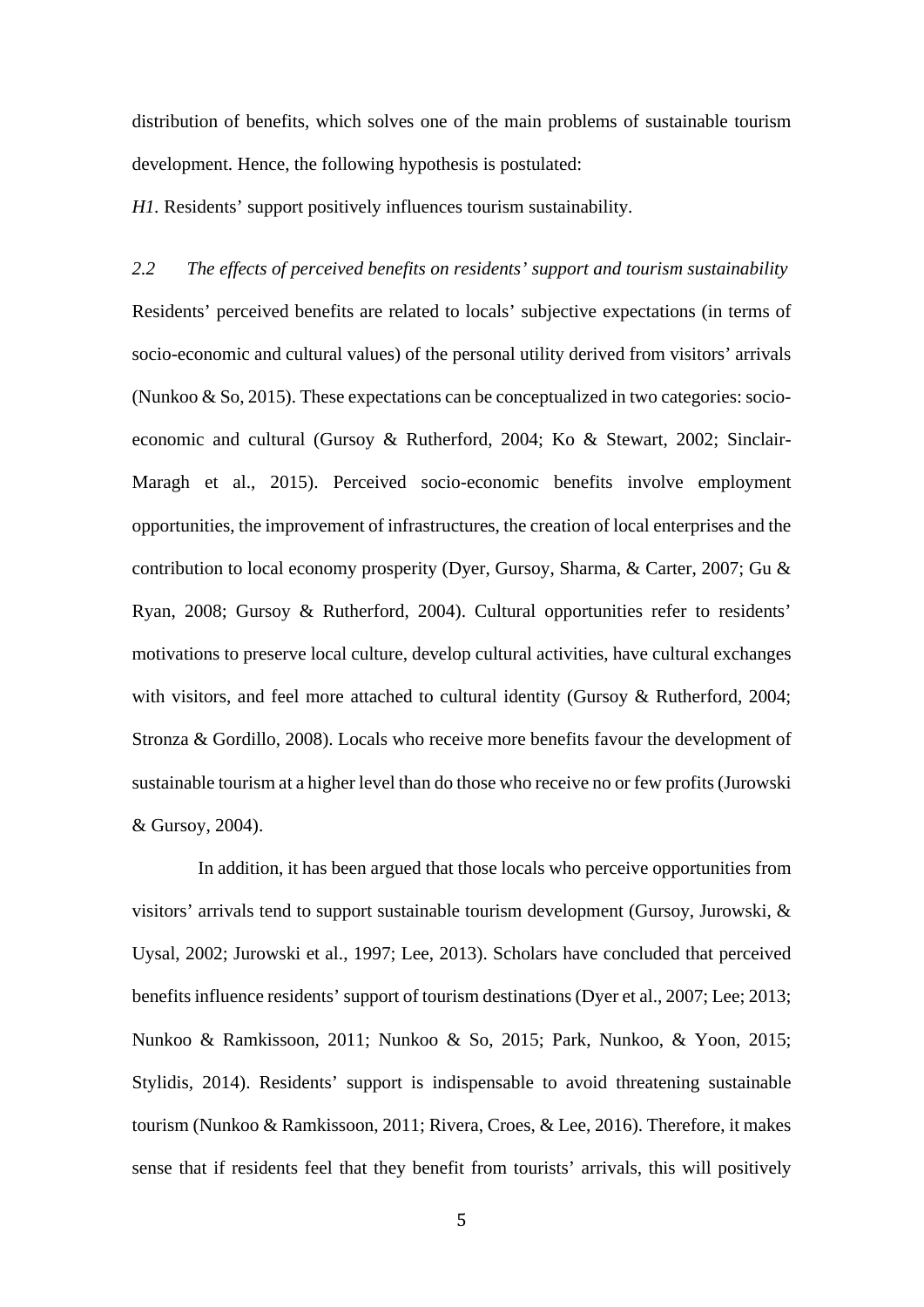influence tourism sustainability. Additionally, it is evident that if residents perceive benefits from tourists' arrivals, they are likely to support tourism initiatives. Therefore, the next hypotheses are proposed:

*H2*. Perceived benefits positively influence tourism sustainability.

*H3.* Perceived benefits positively influence locals' support of tourism initiatives.

## *2.3 The effects of locals' involvement and attachment on perceived benefits*

Community involvement has been defined in terms of the level of collaboration of community members to fulfil common purposes for the benefit of all (Jaafar et al., 2015; Nicholas et al., 2009). Involving community members in the development of the destination is important since it allows them to have control over the activities that affect their lives, and it consequently makes them more aware of the benefits that tourism brings (Jaafar et al., 2015; Rasoolimanesh, Jaafar, Kock, & Ramayah, 2015). Interestingly, in heritage tourism contexts (such as archaeological destinations), local communities are responsible for safeguarding, defending and conserving cultural non-renewable resources (Mustafa & Tayeh, 2011; Wager, 1995). It is noteworthy that local issues can directly affect the tourist experience of visitors and, consequently, the tourist image of the destination (Okazaki, 2008).

Scholars have analysed the extent to which individuals feel involved in the tourism development of the place where they live (Nicholas et al., 2009; Lee, 2013; Rasoolimanesh et al., 2015). Although Nicholas et al.'s (2009) study stated that the level of involvement did not have a significant on perceived benefits, it has recently been demonstrated that local involvement has a positive and significant influence on perceived benefits (Lee, 2013). It has also been found that residents' participation has a favourable influence on the economic benefits of tourism destinations (Liu et al., 2014; Sebele, 2010). In this regard, Wager (1995) reasoned that involving residents in the tourism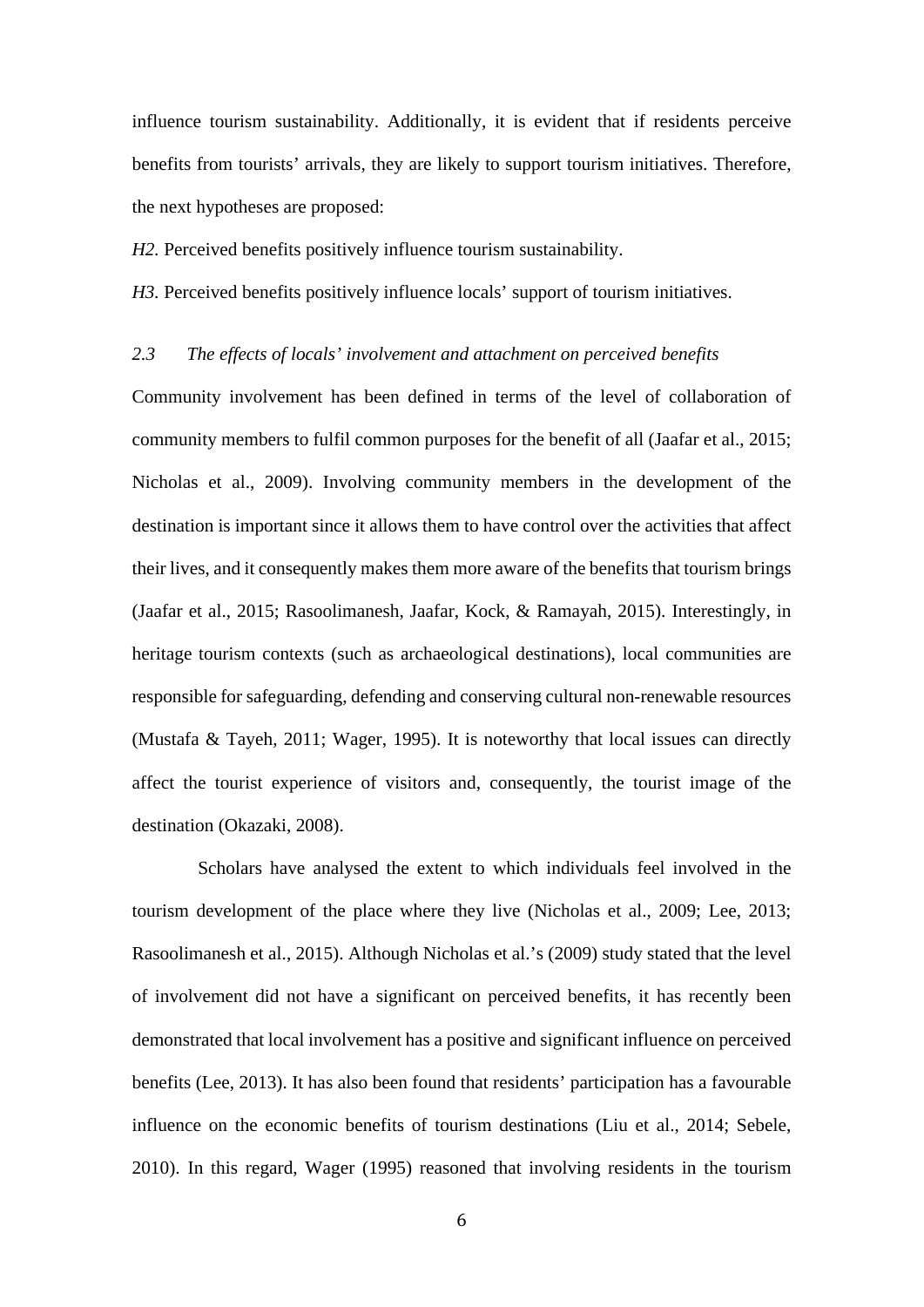development of the archaeological site of Angkor Wat might boost their intentions to integrate this sector into the local economy as a consequence of their perception of benefits. In addition, Aas, Ladkin and Fletcher (2005) revealed that locals were willing to be involved in decision-making processes.

Community attachment has been described in the literature as the relationship between residents and their locality. The core elements are the affect, meaning, feeling, value and connectedness to the place (Lee, 2013; Ramkissoon, Smith, & Weiler, 2013; Nicholas et al., 2009). Related studies (Lee, 2013; Lee & Shen, 2013, Yuksel Yuksel, & Bilim, 2010) have explained community attachment through the notions of place dependence, place identity and affective attachment.

Different findings concerning the link between community attachment and perceived benefits have been reported. Several scholars have argued that those locals who feel more attached perceive more socio-economic opportunities than do those who do not feel attached to their communities (Gursoy & Rutherford, 2004; Jurowski et al., 1997; Lee, 2013). However, other studies have reported negative perceptions or have not found a clear connection between these two notions (Lankford & Howard, 1994; Um & Crompton, 1987). Vargas-Sanchez et al. (2015) suggested an indirect effect of community attachment on locals' perceptions, which is attenuated by the progress of the tourism life cycle. In addition, Lee (2013) identified a positive effect of community attachment on perceived benefits. Given the previous discussion, it seems reasonable to believe that if residents feel involved and attached to the tourism development of the destination, they will likely perceive benefits from it. Thus, the next hypotheses are established:

*H4.* Community involvement positively influences the perceived benefits of tourism activities.

7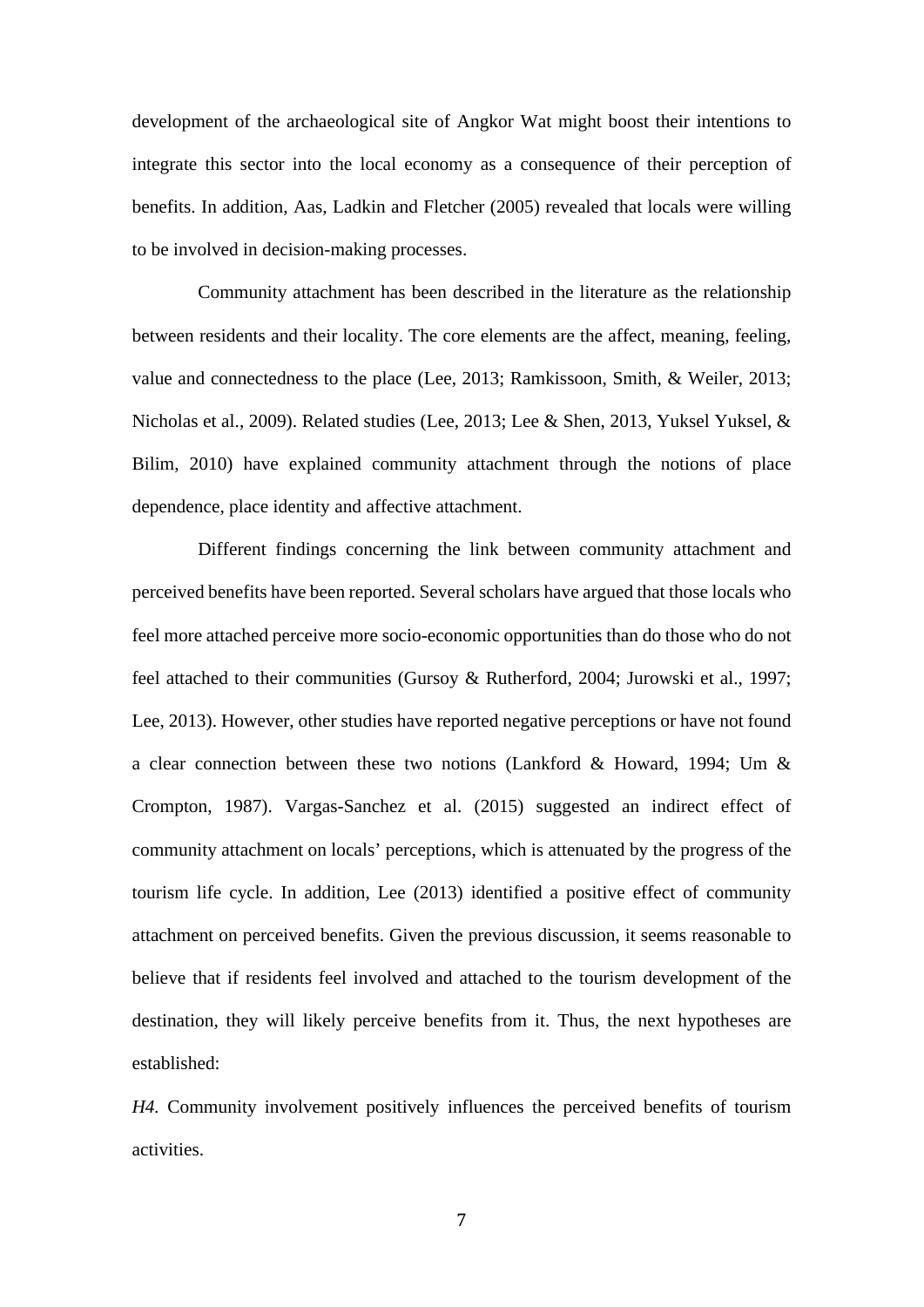*H5.* Community attachment *(5)* positively influences the perceived benefits of tourism activities.

#### **3. Research procedure**

## *3.1 The study setting*

In the interest of understanding the role of residents in tourism sustainability, this research focused on the surroundings of the Pyramids of the Sun and the Moon located in Trujillo (Peru). The Peruvian northern coast is a very well-known area because of "The Moche Route", which was designed to promote the important Moche, Chimu and Sican archaeological sites. One of the main attractions of "The Moche Route" is the Pyramids of the Sun and the Moon. The Moche Valley Board and the National University of Trujillo are managing this archaeological project. Both entities have facilitated the assembly of public, private, national and international institutions to finance the activities (Backus Foundation, Peru-France Counterpart Fund and World Monuments Fund).

In 2015, the archaeological site received 123.626 visitors (94.921 were national and 29.605 were international), and in 2016, it received 134.525 visitors (104.375 national and 30.150 international) (MINCETUR, 2016). Due to the growing number of visitors coming to visit the Pyramids of the Sun and the Moon, several interventions financed by the Peru-France Counterpart Fund have been implemented to develop the identity of the region and act as catalyst for social progress (Martorrell, 2011). Specifically, the percentage of national tourists is higher than international visitors, which raises the awareness of tourism planners about the importance of consolidating the archaeological complex as an international tourism destination.

Furthermore, in 2005, the national plan Copesco improved the access roads to the archaeological site, and in 2009, it rehabilitated the roofs of the Pyramids. Moreover, in 2007, a Museum of Moche Pyramids at the archaeological complex was opened to the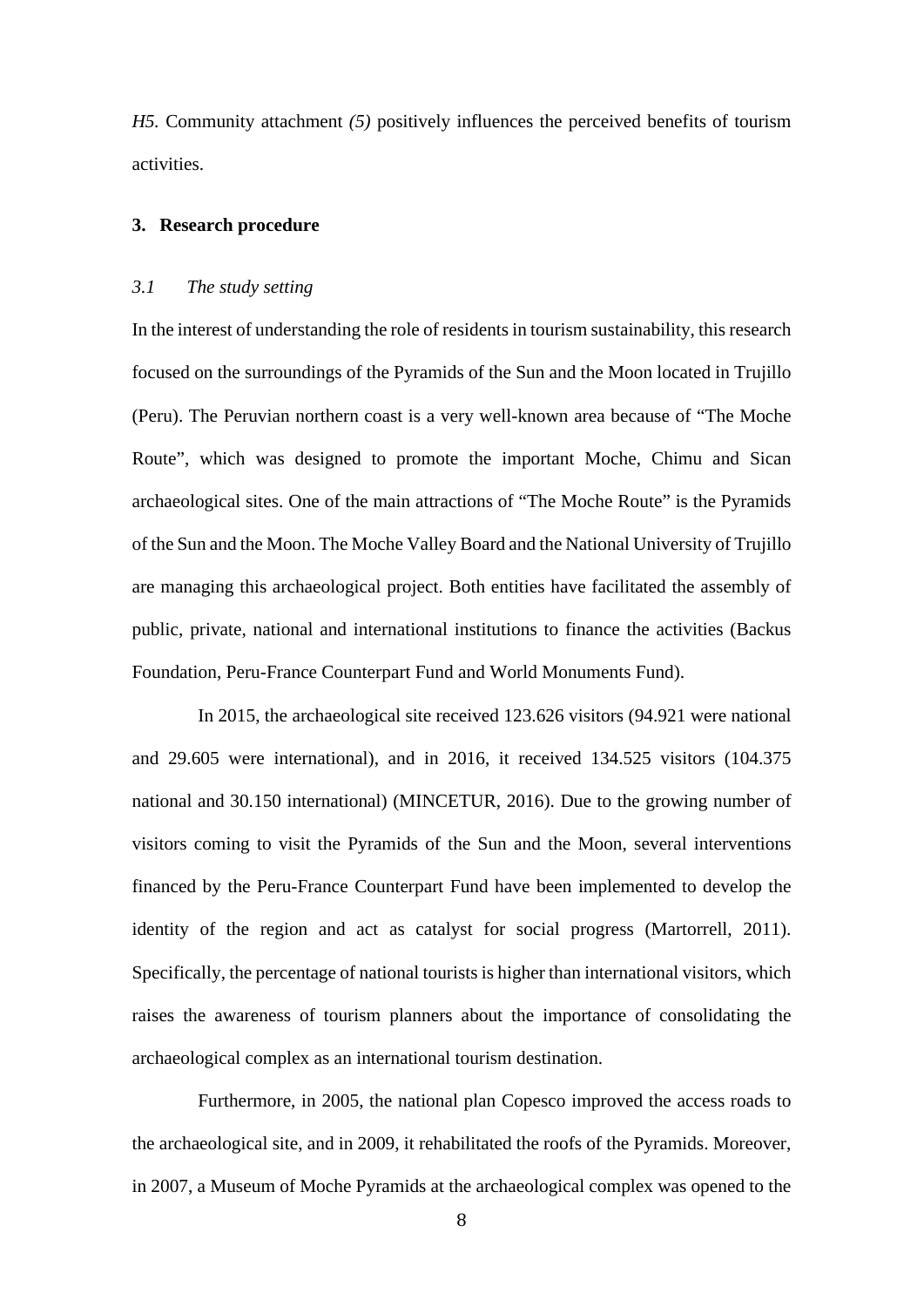public. This archaeological complex of 60 hectares is 15 minutes from the city centre of Trujillo and is now affected by urban speculation (Martorrell, 2011). As noted by UNTWO (2016) "The Moche Route" offers unique visits since the local communities of this region have preserved traces of the Moche culture (such as beliefs, shamanism traditions and gastronomy), which are particularly appealing for international visitors.

Trujillo is a destination whose main tourism attraction is the Pyramids of the Sun and the Moon. In this context, it is particularly interesting to evaluate locals' impressions of the expansion of tourism in the city area as part of "The Moche Route". This broad region is exceptionally attractive, and it has been looted for many decades (Smith, 2006). Some studies have even stated that looting has been occurring since the Spanish conquered the area (Higueras, 2008; Martorrell, 2011). The target population of this study was residents who lived near the Pyramids of the Sun and the Moon since these are the local residents who are most affected by tourism development. An example of the work developed by the archaeological project is a focus on helping local artisans to strengthen their businesses and productive capacities and inserting them in the international tourism market. Furthermore, the archaeological site project has trained locals to improve the quality of food services and to become tourists' hosts to promote their living culture. Therefore, the case of these residents is deemed the most appropriate to test the study's hypotheses since this area has recently undergone a tourism development process.

# *3.2 Data collection*

The target population was Trujillo residents who lived near the Pyramids of the Sun and the Moon since these are the local residents most affected by tourism development. It was not possible to find an extensive sampling frame for the residents who live in close proximity to the Pyramids of the Sun and the Moon. Therefore, it was very difficult to achieve a probabilistic sample method. As Malhotra (2010, 349) emphasized, "Quota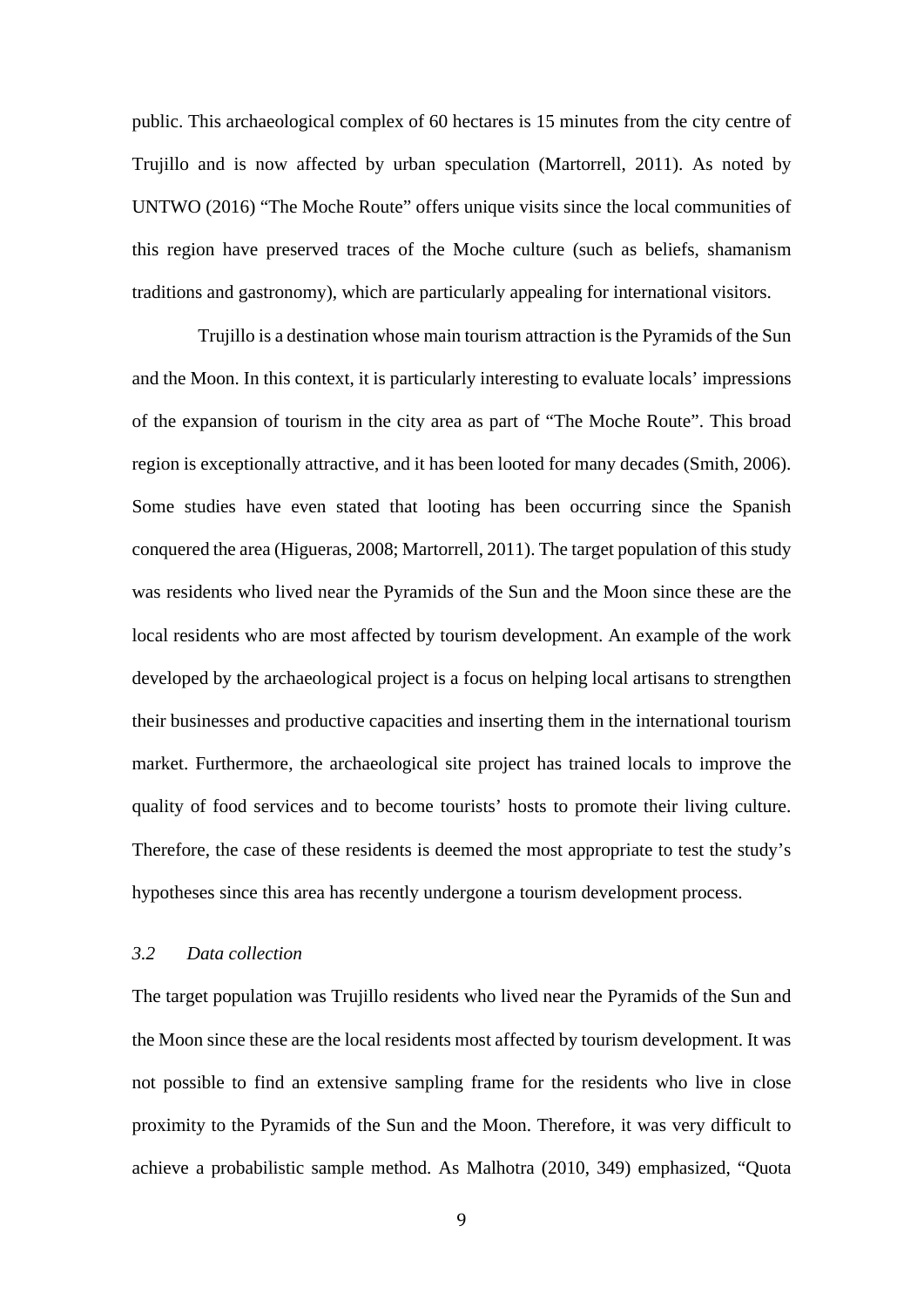sampling obtains results close to those for conventional probability sampling". We first used the quota-sampling method. The convenience sampling method was then used since it was undertaken in a context similar to other studies (Kim, Gursoy, & Lee, 2006; Yuksel et al., 2010).

We followed Kim et al.'s (2006) recommendations to avoid field researchers' selection bias by instructing the interviewers to identify residents by considering the two control categories (sex and age) of population elements that we had advised. These quotas ensured that the composition of the sample was the same as the composition of the population with respect to these characteristics of interest (see Table I). The interviewers approached every 5th citizen to ask if they were willing to answer the questionnaire. This provided proof that every quota sample had the same chance to be selected from the population. We considered a minimum sample size of 200 respondents sufficient, as Yuksel et al. (2010) suggested in their study that also used the convenience sampling method.

A survey was conducted by means of personal interviews in May 2015. A total of 250 questionnaires were answered, and 226 questionnaires were useable. The rate of response was 90% (226/250), and there was no statistically significant difference for the characteristics of interest between those who answered and those who declined to answer, indicating that sample selection bias was not a concern (Fowler, 1984; Yuksel et al., 2010). Respondents were mainly middle-aged employees and housewives with primary or secondary education.

# *[Table I. Sample profile.]*

## *3.3 Measurement*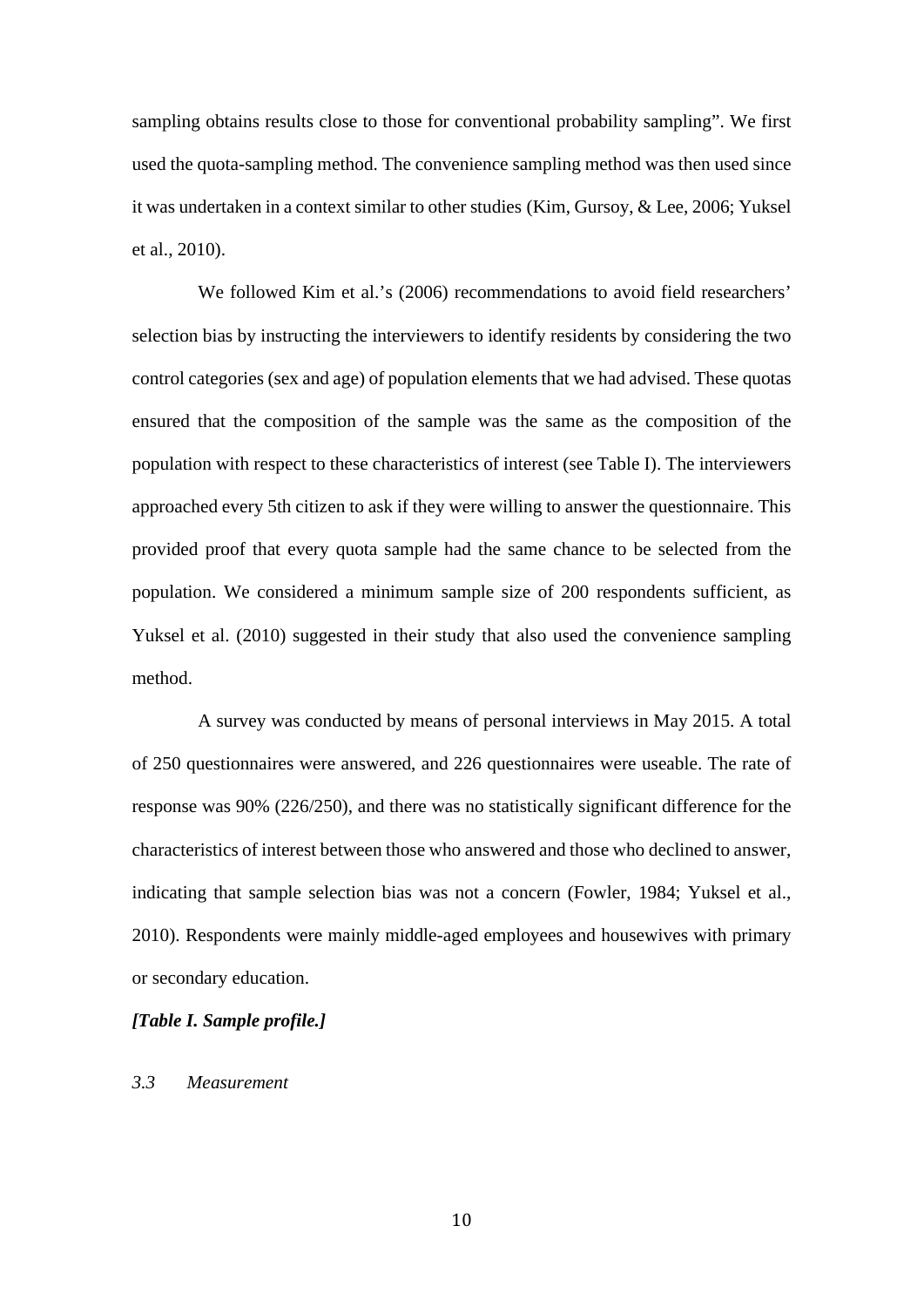The constructs were adapted from earlier studies and used a seven-point Likert-type scale. Table II presents the measurement model in English, although the questionnaire was administered in Spanish.

The scale items for the first-order dimensions of community attachment (affective attachment, place identity and dependence) were adapted from Yuksel et al. (2010) and Lee (2013). The first-order dimensions for perceived benefits (perceived cultural benefits and perceived economic and social benefits) were adapted from Lee (2013). The conceptual frame for the items on socio-economic benefits was based on McGehee and Andereck (2004), Steiner and Atterton (2015) and Ji et al. (2015). The items for cultural benefits that were included in this dimension were adopted from the approaches of Sinclair-Maragh et al. (2015), Stronza and Gordillo (2008) and Wang and Chen (2015).

Items for community involvement and residents' support were adapted from Lee (2013). First-order dimensions for tourism sustainability (economic, market and social) were adapted from Camarero and Garrido (2008) and Camarero et al. (2015). The frame to include items in each of these three first-order dimensions was modified to measure these constructs in terms of economic, market and social sustainability. The adaptation modified the items' wordings to refer to the city of Trujillo and the archaeological site complex.

## *[Table II. Measurement model.]*

## **4. Findings**

## *4.1 Reliability and validity evaluation*

The PLS-SEM was calculated. This technique is especially appropriate for the present study for various reasons. First, the model is a complex combination of first- and secondorder constructs for which covariance-based structural equation modelling would require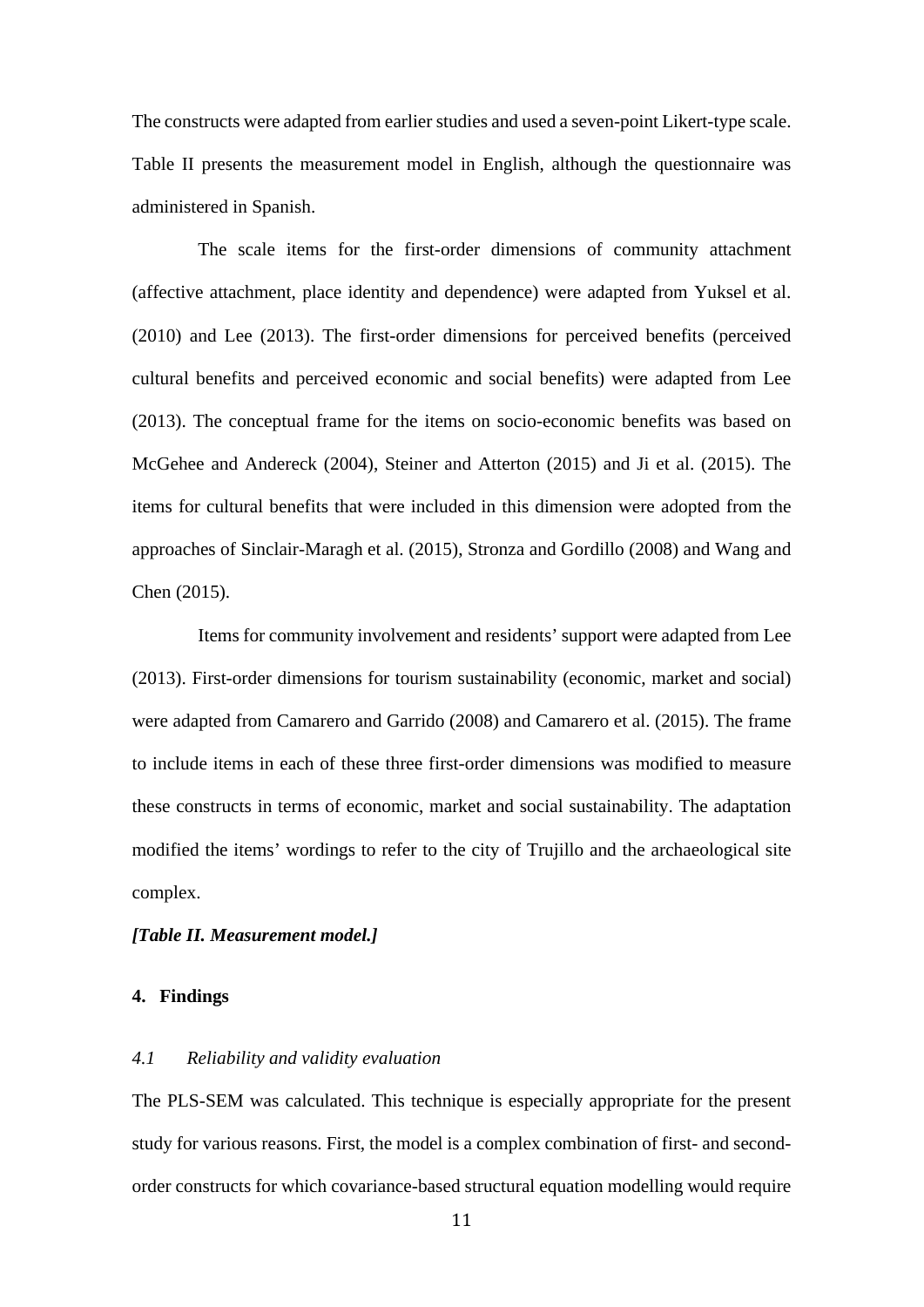a significantly higher sample size. Since the PLS-SEM is based on OLS regressions, it has a minimum requirement concerning sample size (Hair, Sarstedt, Ringle, & Mena, 2012). Second, the preliminary tests performed on our sample showed the presence of non-normal data, and the PLS-SEM is less severe when employed with these types of bias (Hair, Sarstedt, Hopkins, & Kuppelwieser, 2014).

Initially, the reliability and validity of the measurement model in Figure 1 was estimated. The findings of the model's reliability and convergent validity tests are presented in Tables III and IV. In Table III, all Cronbach's alphas that are presented surpassed the recommendation of .70 (Cronbach, 1951; Nunnally and Bernstein, 1994). The composite reliability indicators that Table III specifies denote the mutual variance of a group of observed variables by assessing a specific construct (Fornell & Larcker, 1981). In general terms, a composite reliability of minimum .60 is estimated to be appropriate (Bagozzi & Yi, 1988). Furthermore, the average variance extracted (AVE) was estimated for every construct, thus ensuring AVEs higher than .50 (Fornell & Larcker, 1981).

As evidence of convergent validity, the findings revealed that all items were meaningfully (p<.01) linked to their hypothesized variables, and the size of every single standardized loading was above .60 (Bagozzi & Yi, 1988).

In Table IV, discriminant validity is examined. The shared variance between pairs of constructs was lower than the linked AVE (Fornell & Larcker, 1981). The HTMT ratio method recently proposed by Henseler, Ringle and Sarstedt (2015) was also applied to assess discriminant validity. Since every ratio was lower than 0.85 (Clark & Watson, 1995), no problems resulted. Therefore, it was concluded that the proposed model offered appropriate evidence of reliability, convergent and discriminant validity. Reliability and convergent validity were tested at the first- and second-order level for the three secondorder constructs of the model.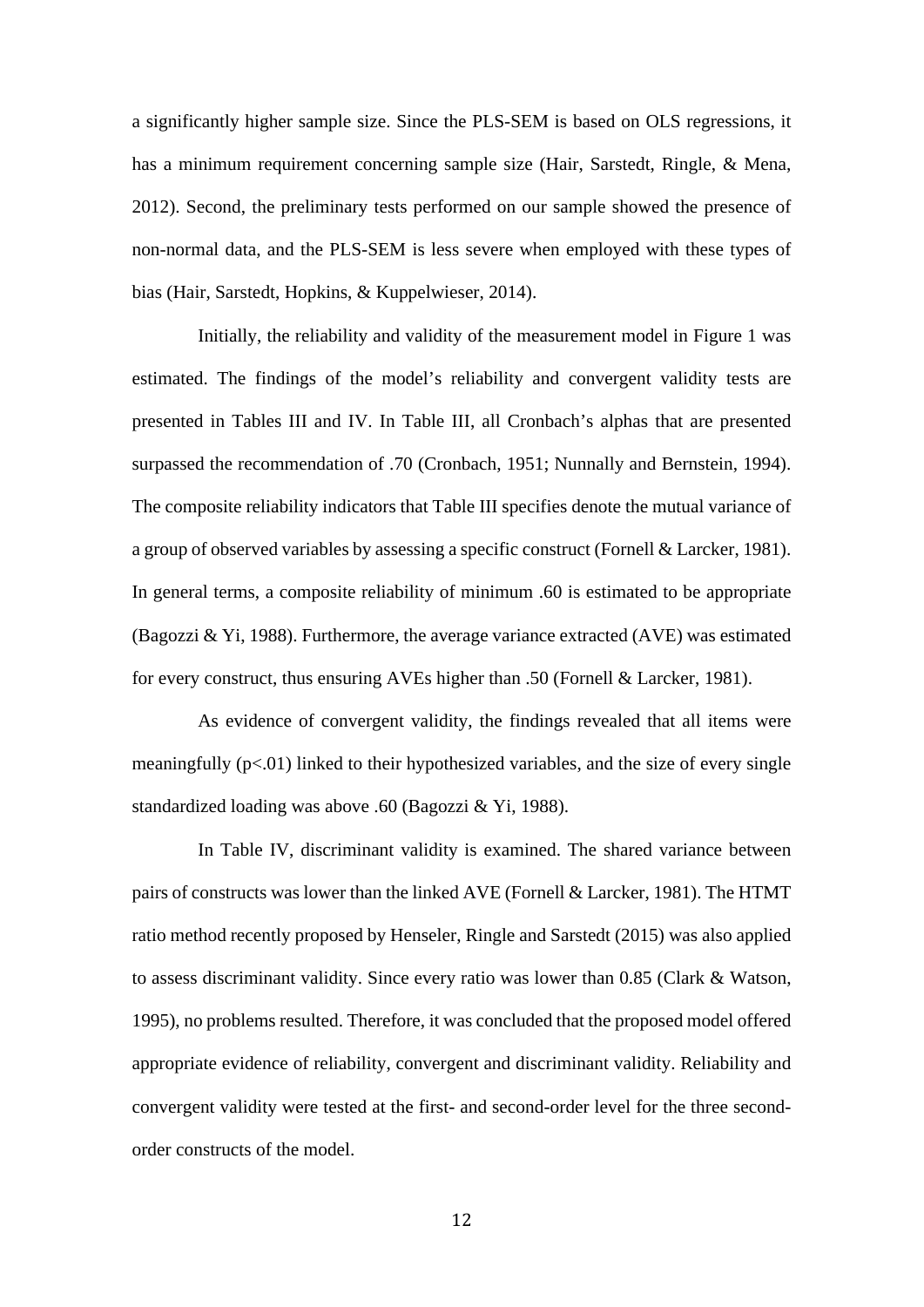#### *[Figure I. Proposed model and hypotheses.]*

## *[Table III. Measurement model reliability and convergent validity.]*

#### *[Table IV. Measurement model discriminant validity of higher-order dimensions*.*]*

# *4.2 Testing for overall measurement and structural model*

The findings of the estimation of the structural part of the model are shown in Figure II. As suggested by Hair, Ringle and Sarstedt (2011), we used bootstrapping (5000 resamples) to propose standard errors and t-values that allowed for individual sign changes (Henseler, Ringle, & Sarstedt, 2009). G\*Power 3 was used to calculate the power analysis by offering a statistical power for the  $R^2$  deviation from zero to 99%, which are above the recommended level of 80% (Cohen, 1988; Erdfelder, Lang, & Buchner, 2007). The  $\mathbb{R}^2$  for all the dependent variables were above the cut-off level of 10% (Falk & Miller, 1992) and the  $Q^2$  statistics tests obtained by blindfolding (Stone, 1974; Geisser, 1975) were also above zero, thus revealing the predictive importance of the model (Henseler et al., 2009).

# *[Table V. Hypotheses testing.]*

# *[Figure II. Estimation of the proposed model.]*

## *4.3 Hypotheses testing*

The findings show that residents' support positively and significantly influences tourism sustainability (H1;  $\beta$  = 0.41; p < .01).

Perceived benefits positively and significantly influence tourism sustainability (H2;  $\beta = 0.47$ ;  $p < .01$ ) and residents' support (H3;  $\beta = 0.38$ ;  $p < .01$ ). Interestingly, it has been concluded that perceived benefits influence tourism sustainability more significantly than residents' support does. The results are consistent with prior studies that revealed that cultural and economic perceived benefits influence locals' support (Dyer et al., 2007; Lee, 2013; Nunkoo & Ramkissoon, 2011; Stydilis, 2014).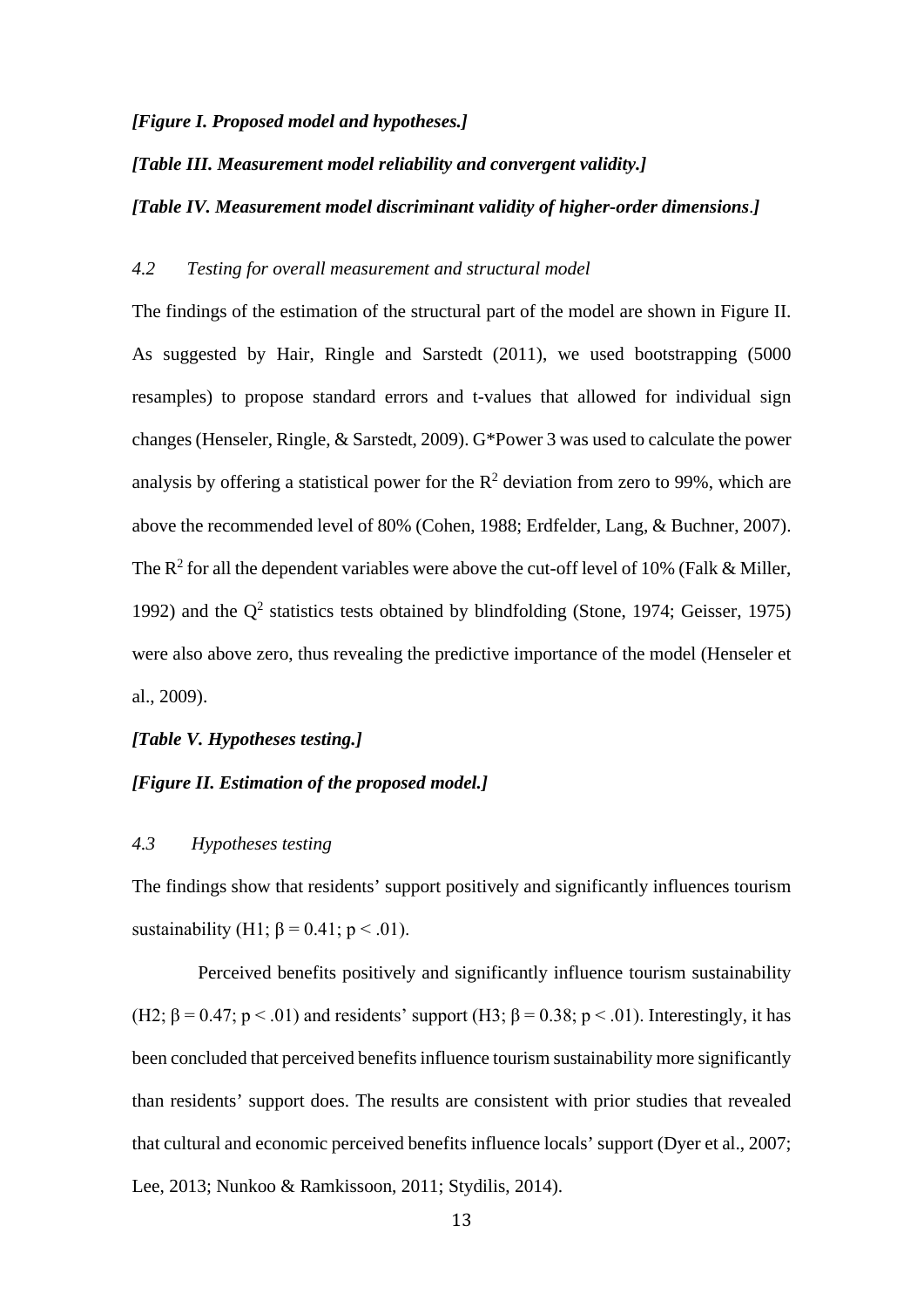Moreover, perceived benefits are positively and significantly influenced by community involvement (H4;  $\beta = 0.36$ ;  $p < .01$ ) and community attachment (H5;  $\beta =$ 0.14;  $p < .10$ ). It is remarkable to note that community involvement influences perceived benefits more than community attachment does. In similar contexts, for different destinations in the south of Peru, researchers have shown that community participation leads to perceived benefits amongst residents (Knight & Cottrell, 2016; Mitchell & Reid, 2001; Steel, 2012). The results corroborate Lee's findings (2013) that community involvement positively influences perceived benefits. Finally, as noted, the results indicate that residents' attachment positively influences perceived benefits, as previous studies have also shown (Gursoy & Rutherford, 2004; Jurowski et al., 1997; Lee, 2013).

It is noteworthy that the impact of community involvement on perceived benefits is stronger than the effect of community attachment on perceived benefits. However, Lee's study (2013) revealed that community attachment had a higher impact on perceived benefits compared to the relationship of community involvement on perceived benefits. The difference in this study may be due to the fact that community attachment has been conceptualized across the first-order dimensions of affective attachment, place identity and dependence that refer to Trujillo. As previously stated, the residents along "The Moche Route" continue to practise Moche ancestral traditions, such as shamanism, pottery and the preparation of chicha (a beverage) (UNWTO, 2016), which means that it is plausible they feel more attached to Moche culture than to Trujillo culture. Moreover, the impact level of community involvement on perceived benefits is comparable to Lee's results (2013). In this regard, it is quite reasonable that these residents who have recently felt involved in tourism planning activities perceive benefits from this sector. Additionally, the archaeological project has involved these residents in the tourism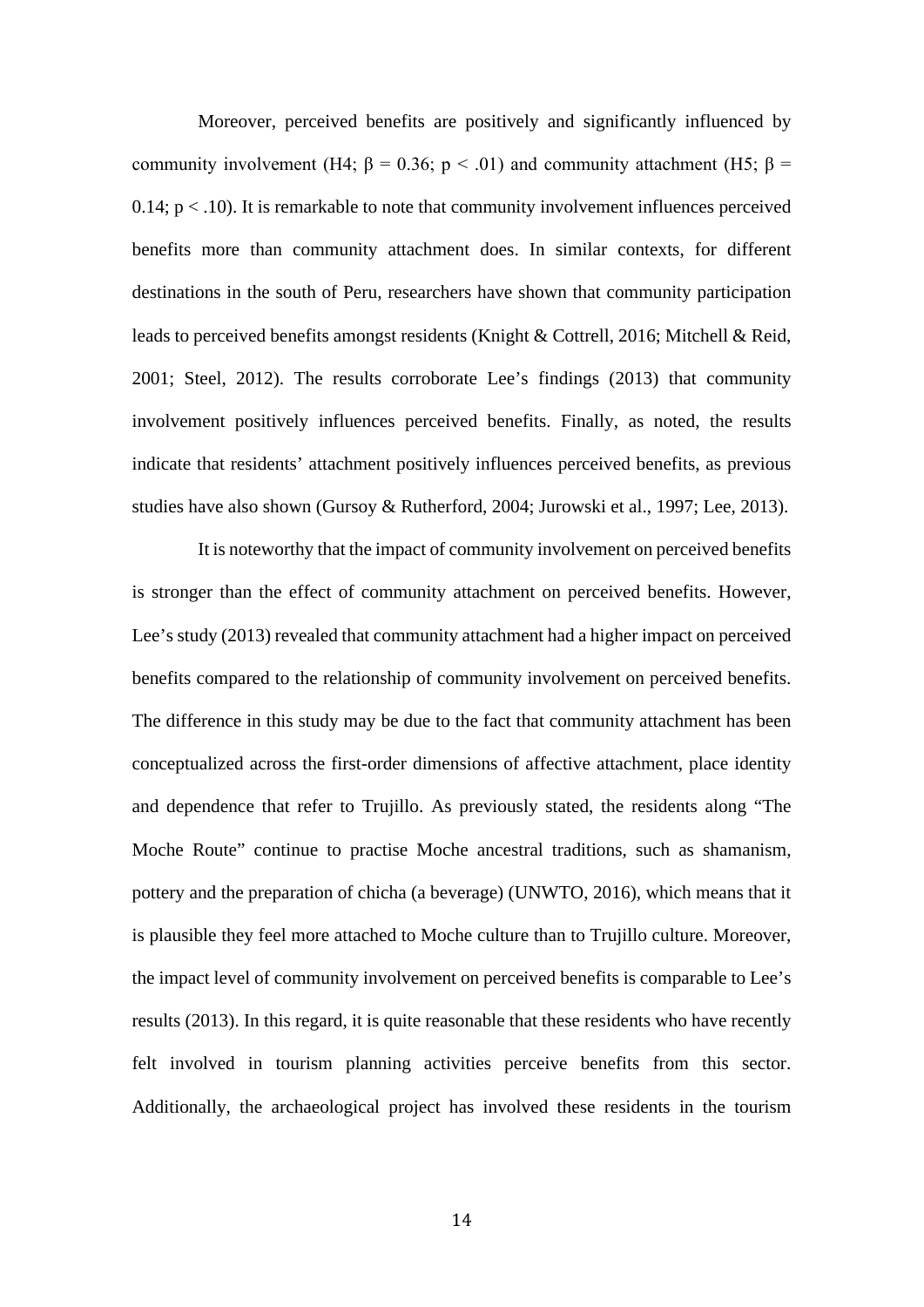development activities. As previously mentioned, the archaeological project has provided management training in several tourism aspects (such as culinary and artisan training).

# **5. Discussion and implications**

This research sheds light on this topic through several academic and management contributions. From an academic viewpoint, there are three main contributions. First, this research fills the gap of studies with respect to tourism sustainability that includes market performance concepts to define this dimension. Hence, it contributes to the consideration of market orientation to conceptualize tourism sustainability. As numerous scholars have suggested, archaeological sites are tourist attractions that require the implementation of marketing strategies to ensure sustainable tourism (Alazaizeh*,* Hallo, Backman, Norman, & Vogel, 2016; Ely, 2013; Kavoura & Bitsani, 2013; Orbasli, 2014; Poria, Reichel & Cohen, 2011; Milman, 2015). Although some scholars have stated the need to assess the performance of cultural organizations with the inclusion of market performance (Camarero & Garrido, 2008; Camarero et al., 2015), for the first time, this dimension has been included to measure tourism sustainability. Moreover, this study contributes to the literature with respect to residents' perceptions of tourism development and to sustainable tourism studies that consider, for instance, visitors' or other stakeholders' impressions.

Second, prior related studies proved a favourable relationship between locals' perceived benefits and locals' support, but they did not assess the relationship among these constructs with tourism sustainability (Gursoy & Rutherford, 2004; Lee, 2013). The present research contributes by showing that locals' support and their perceived benefits positively influence tourism sustainability, as previous scholars have suggested (Gursoy et al., 2002; Lee, 2013; Sebele, 2010). This finding contributes to the understanding of the relevance of locals' support and their perceptions of the benefits achieved to guarantee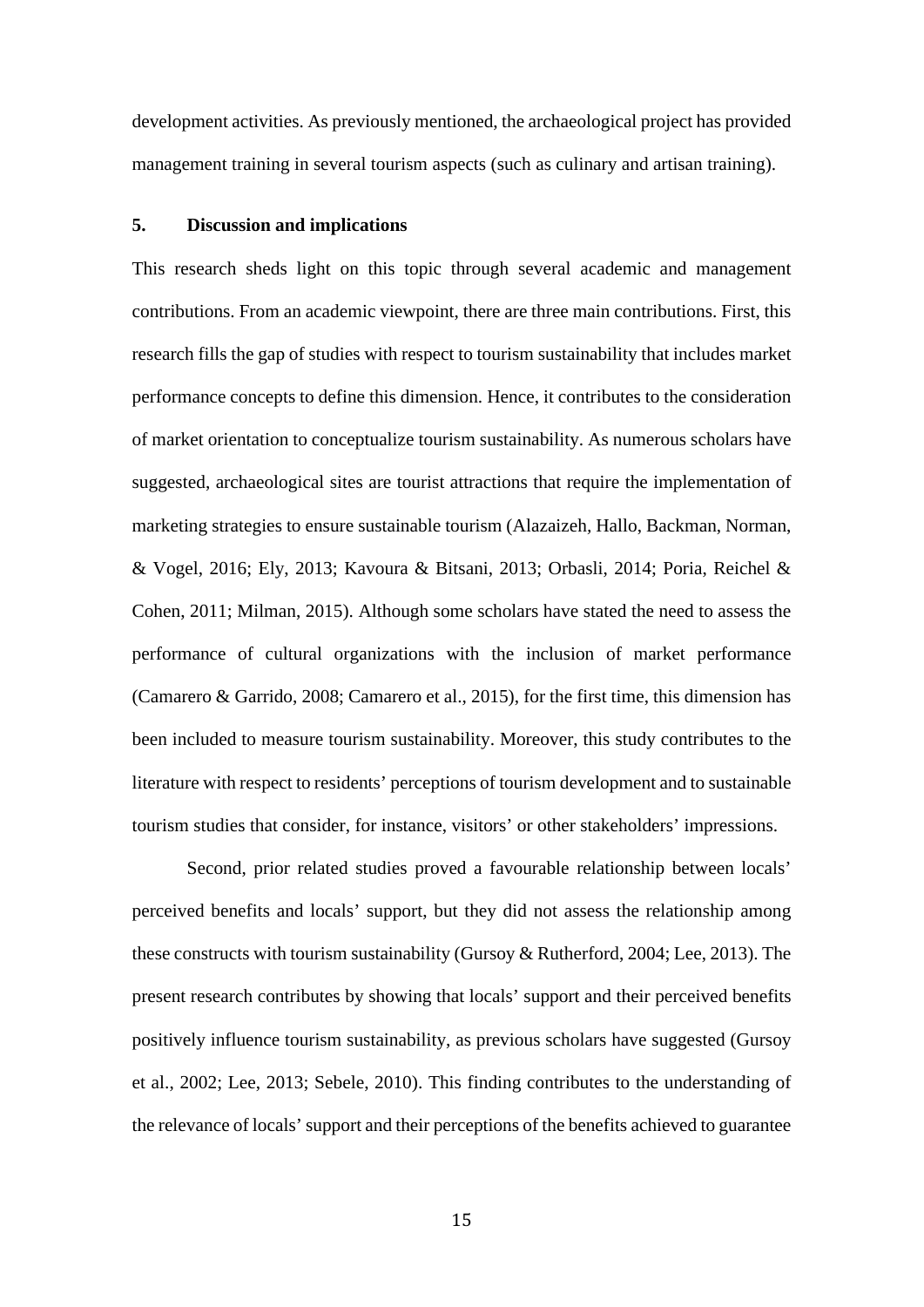tourism development. Furthermore, these findings contribute to the literature on this topic by offering scholars new perspectives on different drivers of tourism sustainability.

Third, the findings reveal that the linkage between community attachment and perceived benefits is not as significant as the other relationships of this study. This may be explained by the different attitudes of residents during the advancement of tourism development (Lee, 2013; Vargas-Sanchez et al., 2015). Since Trujillo is facing the involvement stage of the tourism life cycle model, community involvement could reasonably be perceived as more significant than in other advanced stages (Sinclair-Maragh et al., 2015; Vargas-Sanchez et al., 2015). As mentioned, these residents have been recently involved in tourism development activities (such as training courses), which could cause these significant results concerning their perceived benefits. Furthermore, the link between community attachment and perceived benefits may be less significant because the residents who live near the Pyramids of the Sun and the Moon do not identify as much with Trujillo. This raises the question of whether these residents are more attached to their ancestral culture, the Moche (UNWTO, 2016). Hence, this study contributes knowledge by raising important questions about the perceptions of locals near an archaeological site.

The challenge tourism professionals are now facing is the sustainable development of destinations and, specifically, tourism heritage assets (Choi & Sirakaya, 2005). Hence, in terms of industry practice, the findings of this study are relevant for archaeological site managers, policymakers, and general tourism planners. First, it has been shown that residents' perceptions and support have a direct impact on tourism sustainability. These results contribute to the comprehension of the importance for tourism planners of considering locals' attitudes before investing in specific tourism activities. Although other scholars have suggested the relevance of recognizing residents'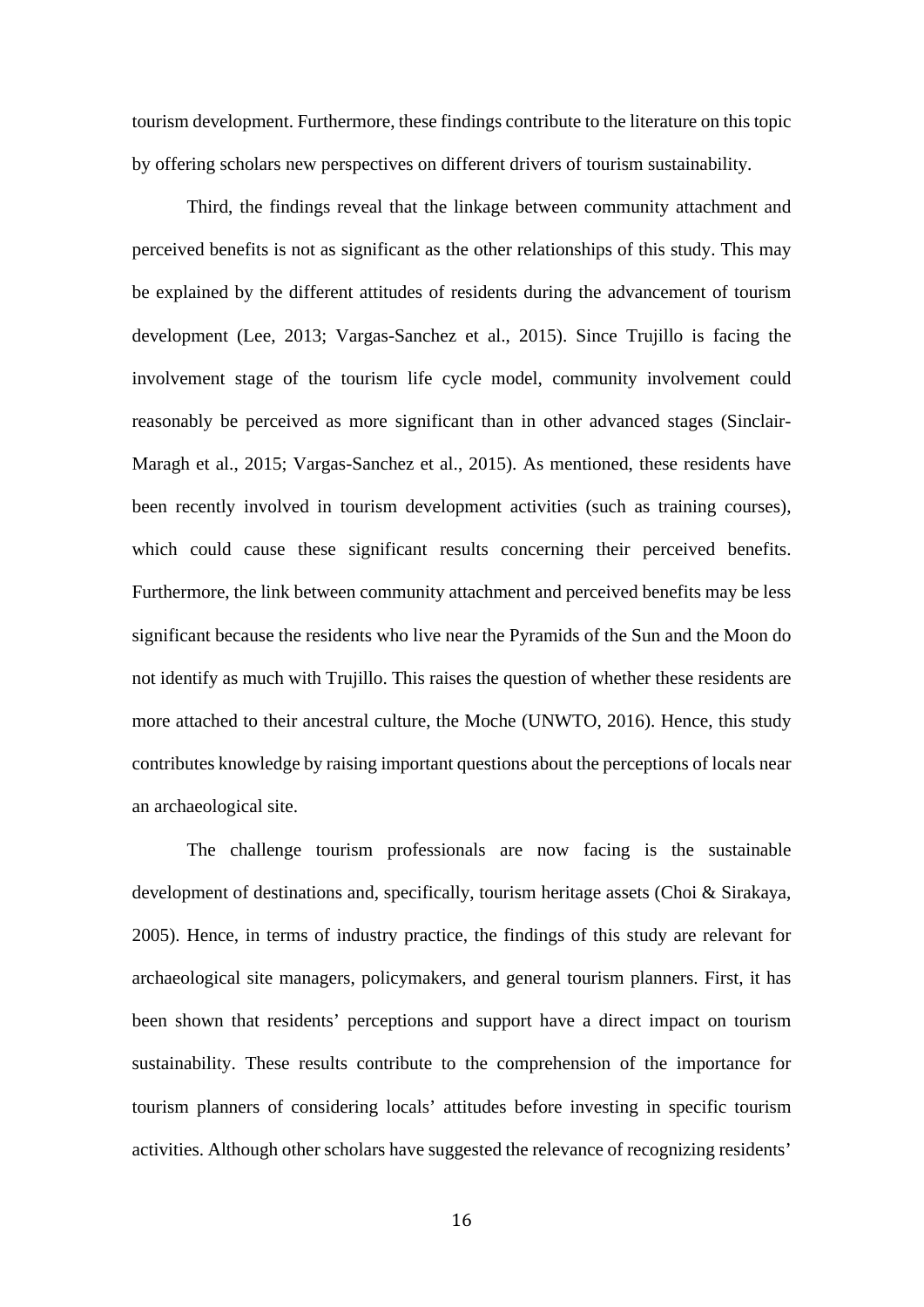needs to improve visitors' experiences (Mustafa & Tayeh, 2011), this study has revealed that residents' perceptions have a significant and positive influence on tourism sustainability. Therefore, it is recommended to periodically examine locals' attitudes in consultation processes where their opinions are considered (Gursoy & Rutherford, 2004; Stylidis et al., 2014; Vargas-Sanchez et al., 2015). This kind of communication and dialogue between locals and tourism policymakers tends to prevent and resolve the possible negative impacts on sustainable tourism (Chhabra, 2010).

Additionally, it is advised that tourism policymakers should continue to pay attention to actions that boost locals' perceived benefits, such as the recent training activities that the archaeological project has developed. Furthermore, other types of initiatives could be applied, such as those that give priority to locals for employment opportunities, support local tourism businesses, and build or improve schools, hospitals or other infrastructures (Mitchell & Reid, 2001).

It has been suggested that the distribution of benefits contributes to locals' support enhancement since it means that benefits are shared equally amongst members and not a minority of individuals (Mitchell & Reid, 2001; Sebele, 2010). Moreover, some scholars have stated that leaders should balance locals' priorities with business-related main concerns to achieve sustainable tourism (Stylidis et al., 2014). In this regard, it is advisable for tourism policymakers to promote different communication actions to inform locals of the benefits of tourism, such as a website that provides all of the information. These activities will boost residents' trust in tourism initiatives since residents will perceive tourism organizations as honest and transparent (Nunkoo & Ramkissoon, 2011).

Second, it has been shown that community involvement has a significant impact on perceived benefits. As stated, these residents have recently undergone a tourism development process that may affect their perceptions of the link between community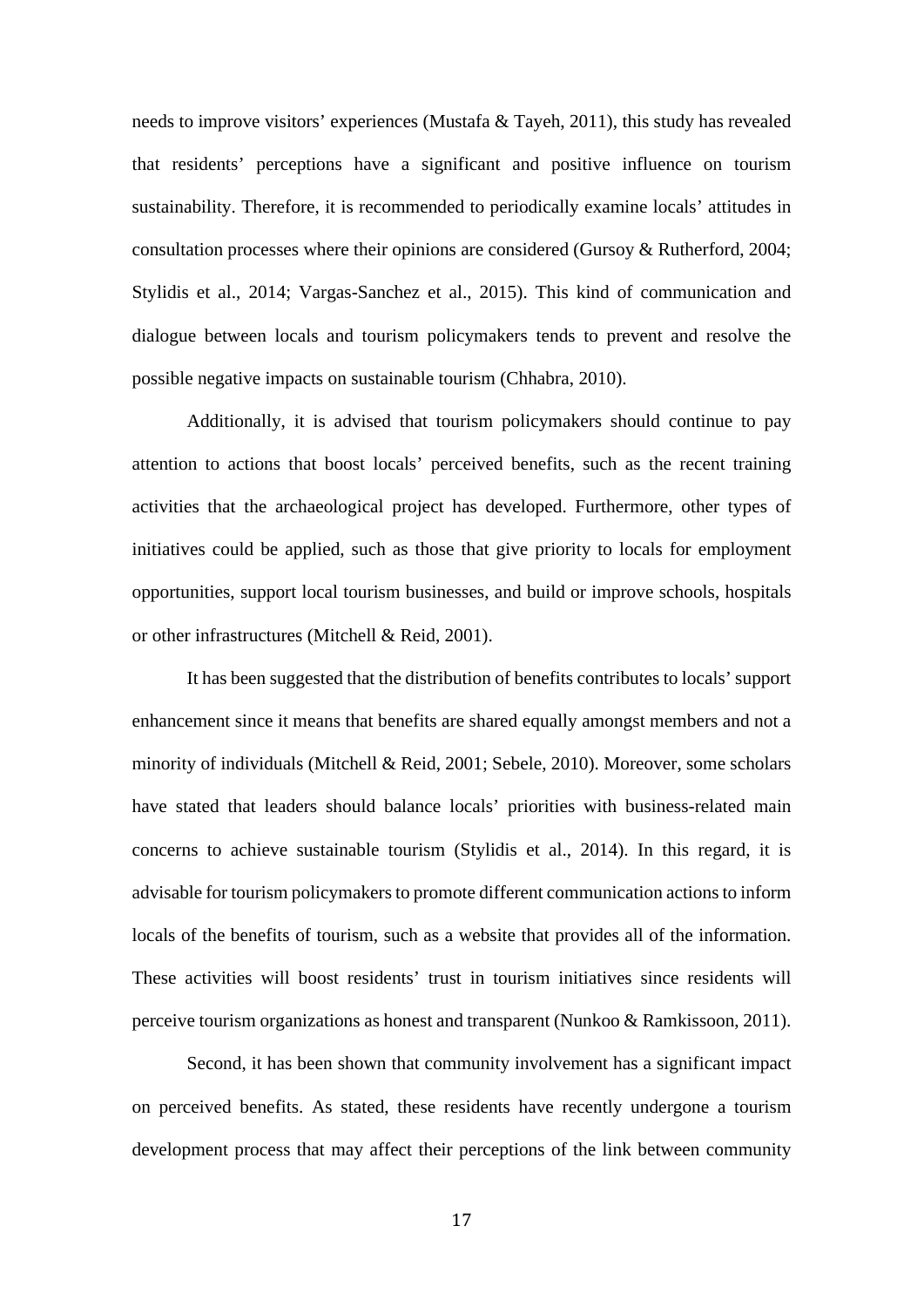involvement and perceived benefits. Therefore, it is suggested that tourism policymakers of "The Moche Route" should consider the different impressions of the residents who live in each of the destinations that integrate this route (Trujillo, Chiclayo and Lamabayeque), which are undergoing different stages of the life cycle. As mentioned, policymakers should adopt a participatory approach by empowering residents in decision-making processes. Public participation could be enhanced by disseminating information regarding the benefits of tourism development and by organizing public hearings and tourism advisory committees where residents' opinions are considered. Hence, dialogue between managers and residents should be increased, thus giving residents the opportunity to inform authorities of their interests and problems (Aas et al., 2005; Lee, 2013).

Third, the results show that community attachment influences perceived benefits, but not to the extent to which community involvement does. Although it has been observed that this might be because these residents feel more attached to their ancestral culture than to Trujillo, managers are encouraged to develop community-based initiatives so that these residents feel more attached to Trujillo since these sorts of activities encourage emotional links among community members (Gursoy et al., 2002; Lee, 2013). For instance, managers could promote tourism programmes that employ these residents to present the local traditions (such as the dance La Marinera) and their ancestral customs (for instance, how to make pottery like the Moche or their shamanism secrets).

## **6. Limitations and research directions**

There are two main limitations of this study. The convenience sampling method was used; applicants were chosen according their proximity to the Pyramids of the Sun and The Moon, the main heritage tourism attraction of Trujillo. This might not represent a reasonably broad sample of residents affected by Trujillo's tourism development. Hence,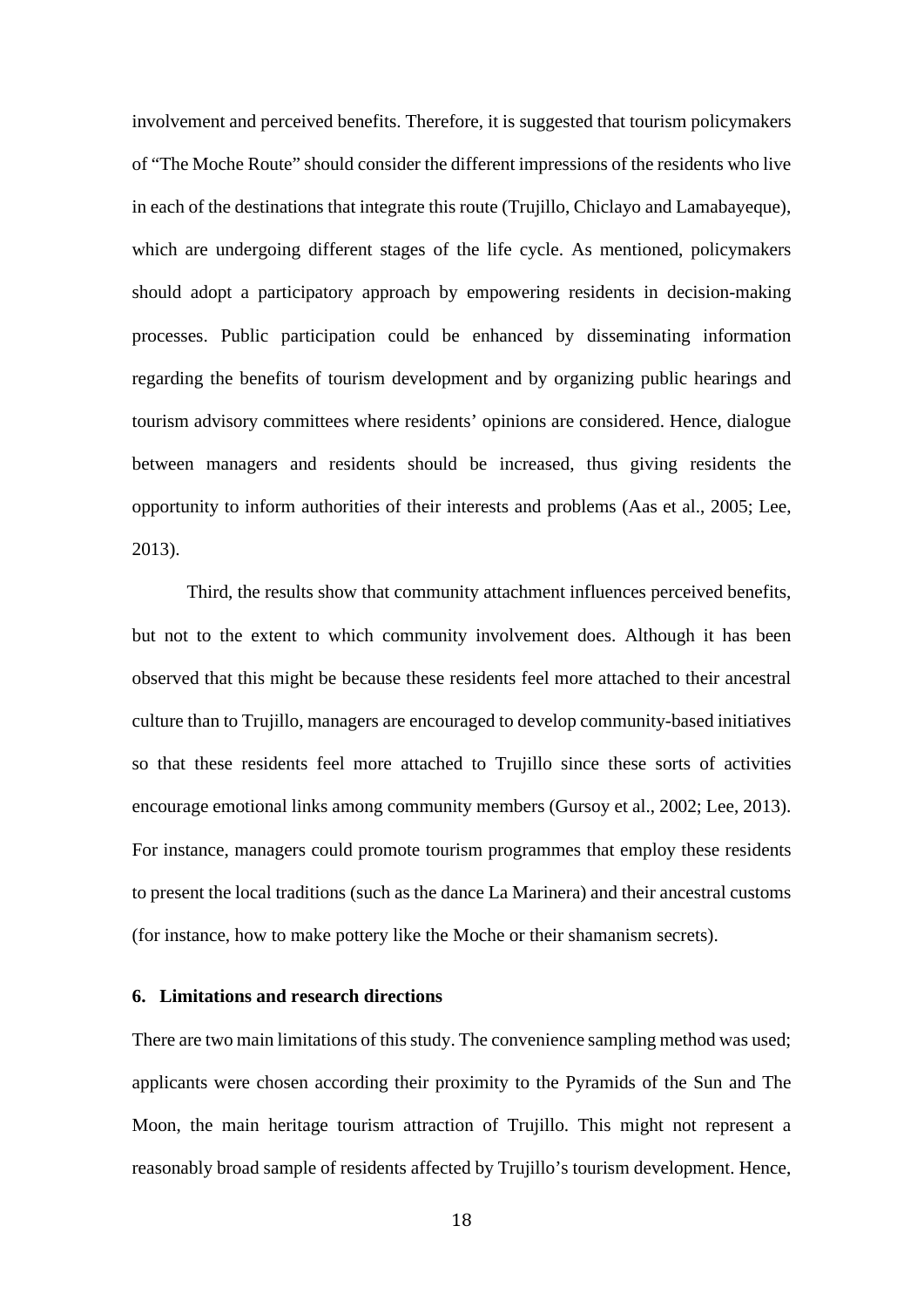future studies should conduct related surveys over a broad spectrum of residents using a probability sampling method. Another limitation is related to the testing of the hypotheses. This research analyses community attachment, perceived benefits and tourism sustainability as second-order constructs. Future research should consider firstorder relationships to increase knowledge and determine the best model to enhance sustainable tourism.

The research also provides several future research lines. As previously stated, it would be revealing to conduct a study that considers community attachment to the ancestral culture in the case of residents who live near the Pyramids of the Sun and The Moon. These results could offer interesting and useful insights for tourism scholars and managers by posing practical comparisons with the findings of this study.

Specifically, it would be interesting to analyse the particular case of Trujillo in future stages of the tourism life cycle. This longitudinal research would be interesting since it would provide useful insights for the management of disasters (such as the natural phenomenon known as "El Niño") (Gutner, 2016). It would also be interesting to further describe the demographic profile of the sample by including variables such as years of residency, occupation or annual income (Mathew & Sreejesh, 2017; Stydilis et al., 2014). Several scholars have analysed residents' attitudes regarding tourism development in different areas of Peru (Knight & Cottrell, 2016; Mitchell & Reid, 2001; Steel, 2012) and have suggested that empowerment is related to tourism employment. Thus, it may be important to analyse these considerations.

Furthermore, as suggested by Franzoni (2015), it would be interesting for future studies to analyse the relationships between the different sustainability indicators. Additionally, scholars could investigate social sustainability by measuring this scale across the socio-cultural indicators proposed in Alzboun, Khawaldah, Backman and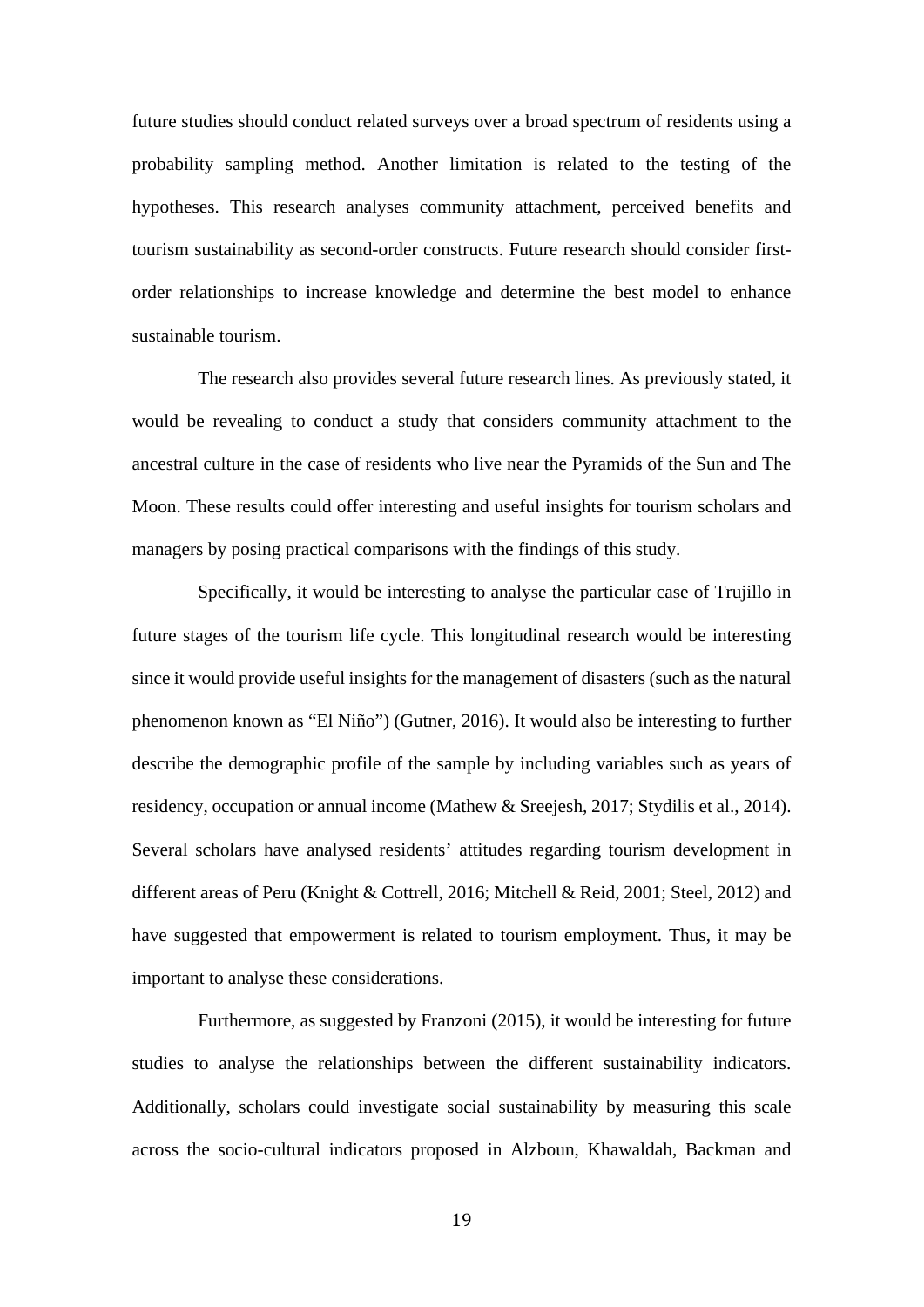Moore's study (2016). Another interesting area would be to explore other factors in the hypotheses testing, such as perceived positive and negative impacts, perceived costs, visitor satisfaction, perceived environmental benefits and environmental sustainability (Choi & Sirakaya, 2005; Dyer et al., 2007; Lee, 2013; Pappas, 2014; Sirakaya-Turk et al., 2008; Stylidis et al., 2014). Additionally, future researchers are encouraged to analyse the perceived impacts of sustainable tourism and the ecological sustainable tourism development of the area (McKercher, 1993; Rivera et al., 2016; Šegota, Mihalič, & Kuščer, 2017). They should consider the effects of tourism sustainability on residents' quality of life (Mathew & Sreejesh, 2017) or the effect of empowerment (measured in psychological, political and social terms) on tourism sustainability (Boley & McGehee, 2014). It would be useful for future studies to assess the demographic profile of residents (e.g., age, monthly income, education level) in connection to their support for tourism development by including occupation and religion, as suggested by Sinclair-Maragh (2017).

Other stakeholders' considerations should be taken into account by conducting studies that continue to examine visitors' satisfaction with archaeological sites (Prayag, Hosany, & Odeh, 2013). Specifically, these studies should consider that cultural tourists are a heterogeneous group (McKercher, 2002; McKercher & Du Cros, 2003). Lastly, it would be interesting to analyse the relationship between visitors' perceived value and satisfaction in Trujillo (Rasoolimanesh, Dahalan, & Jaafar, 2016).

## **Acknowledgements**

The authors would like to thank Mr. Santiago Uceda, Co-Director of the Archaeological Complex Pyramids of the Sun and the Moon, Peru, and all the staff members for their support with this project.

# **References**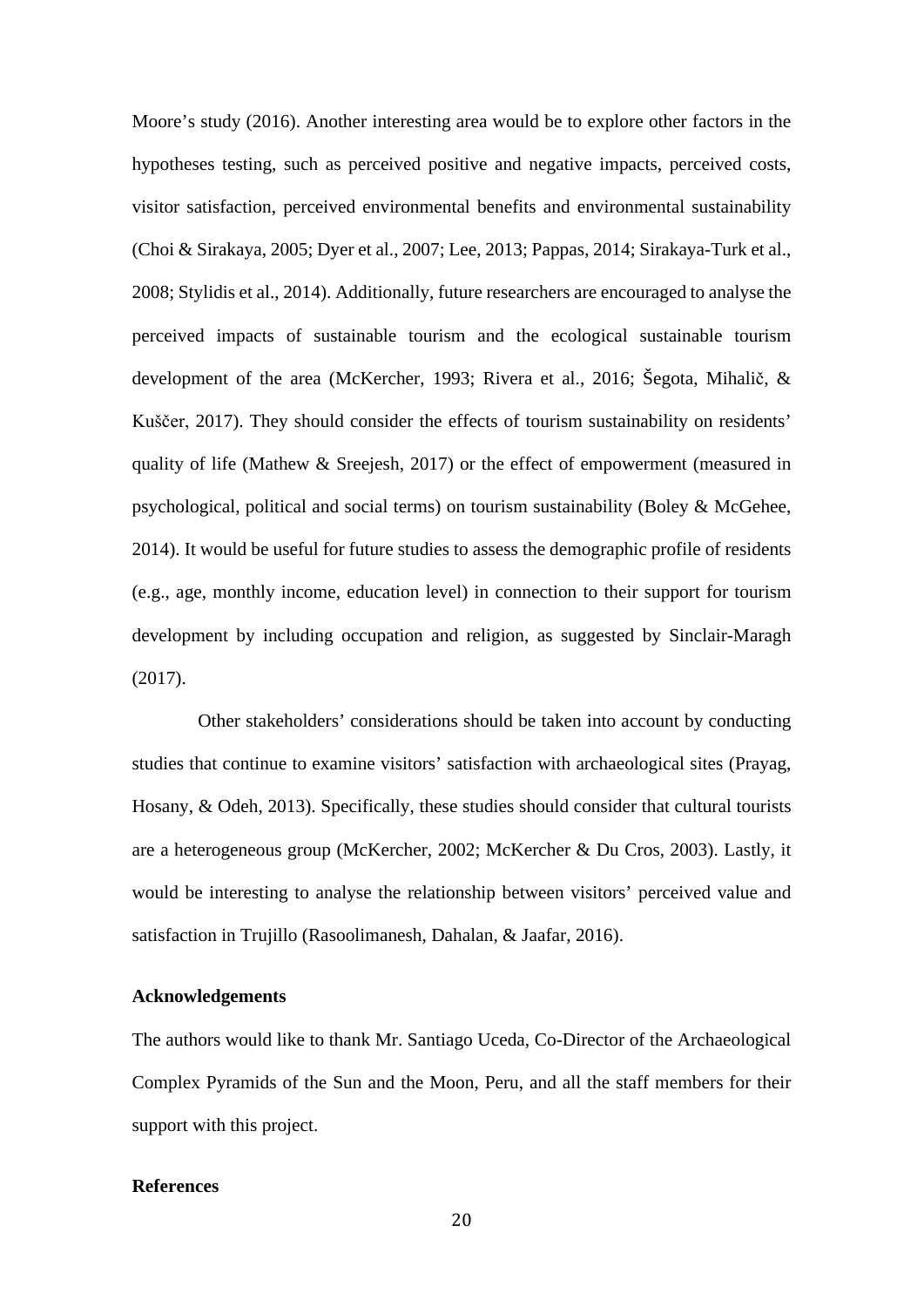Aas, C., Ladkin, A., & Fletcher, J. (2005). Stakeholder collaboration and heritage management*. Annals of Tourism Research*, *32*(1), 28-48.

Alazaizeh, M., Hallo, J., Backman, S. J., Norman, W. C., & Vogel, M. A. (2016). Value orientations and heritage tourism management at Petra Archaeological Park, Jordan. *Tourism Management*, *57,* 149-158.

Almeida, F., Balbuena, A., & Cortes, R. (2015). Resident's attitudes towards the impacts of tourism. *Tourism Management Perspectives*, *13*, 33-40.

Alzboun, N., Khawaldah, H., Backman, K., & Moore, DW. (2016). The effect of sustainability practices on financial leakage in the hotel industry in Jordan. *Journal of Hospitality and Tourism Management, 27,* 18-26.

Bagozzi, R. P., & Yi, Y. (1988). On the evaluation of structural equation models. *Journal of the Academy of Marketing Science*, *16*, 74-94.

Boley, B.B., & McGehee, N.G. (2014). Measuring empowerment: Developing and validating the Resident Empowerment through Tourism Scale (RETS). *Tourism Management, 45,* 85-94.

Brohman, J. (1996). New directions in tourism for third world development. *Annals of Tourism Research, 23*, 48-70.

Camarero, C., & Garrido, M. J. (2008). The role of technological and organizational innovation in the relation between market orientation and performance in cultural organizations. *European Journal of Innovation Management*, *11*(3), 413-434.

Camarero, C., Garrido, M. J., & Vicente, E. (2015). Achieving effective visitor orientation in European museums. Innovation versus custodial. *Journal of Cultural Heritage, 16*, 228-235.

Clark, L., & Watson, D. (1995). Constructing validity: basic issues in objective scale development. *Psychological Assessment, 7*, 309-319.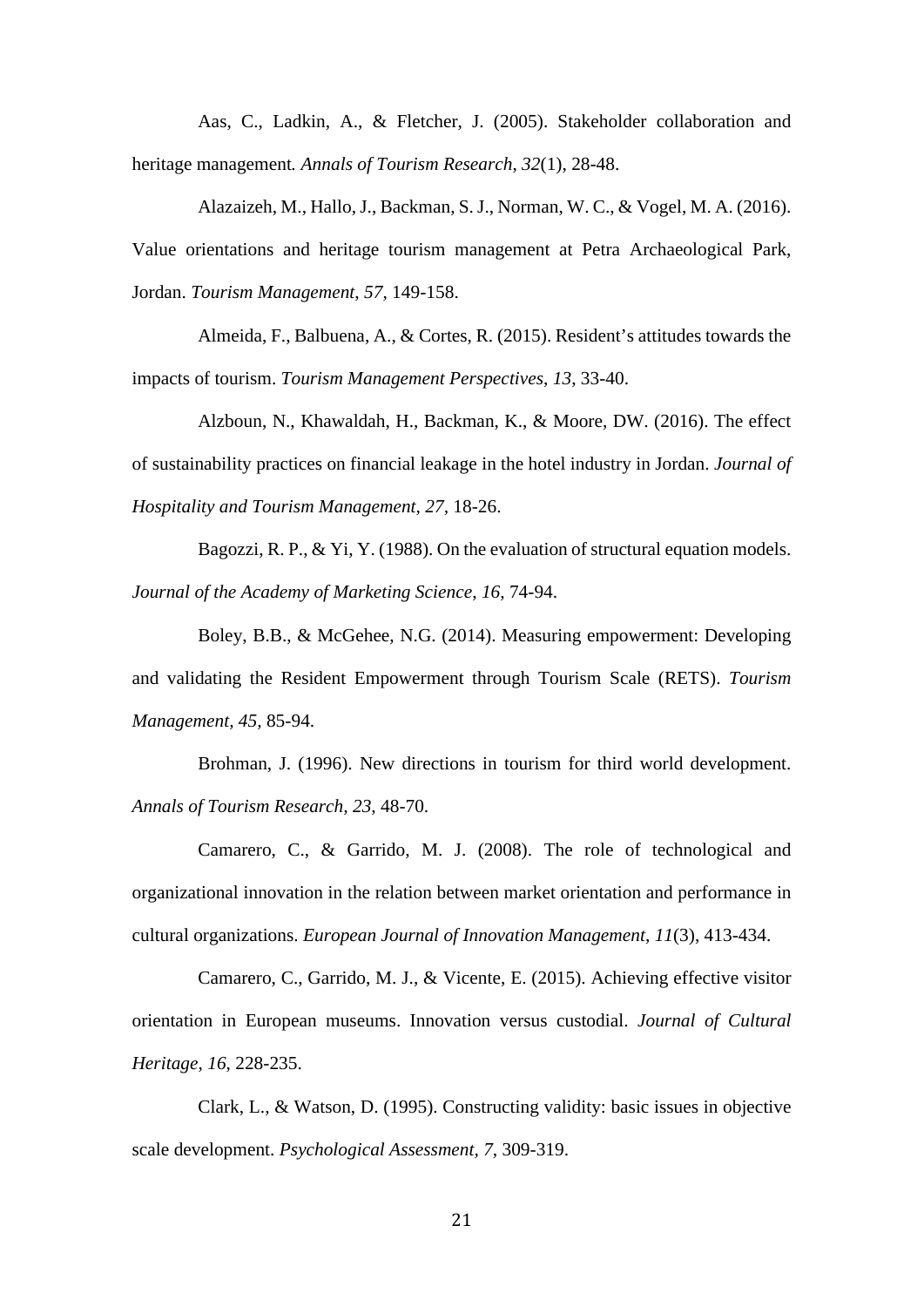Choi, C.H., & Murray, I. (2010). Resident attitudes toward sustainable community tourism. *Journal of Sustainable Tourism, 18*(4), 575-594.

Choi, H. S. C., & Sirakaya, E. (2005). Measuring residents' attitude toward sustainable tourism: development of sustainable tourism attitude scale. *Journal of Travel Research*, *43*(4), 380-394.

Cohen, J. (1988). *Statistical power analysis for the behavioural sciences*. Mahwah, NJ: Lawrence Erlbaum.

Cottrell, S. P., Vaske, J.J., & Roemer, J.F. (2013). Resident satisfaction with sustainable tourism: The case of Frankenwald Nature Park, Germany. *Tourism Management Perspectives, 8,* 42-48.

Cronbach, L. (1951). Coefficient alpha and the internal structure of tests. P*sychometrika, 16*, 297-334.

Dyer, P., Gursoy, D., Sharma, B., & Carter, J. (2007). Structural modeling of resident perceptions of tourism and associated development on the Sunshine Coast, Australia. *Tourism Management*, *28*(2), 409-422.

Ely, P. A. (2013). Selling Mexico: Marketing and tourism values. *Tourism Management Perspectives, 8,* 80-89.

Falk, R. F., & Miller, N. B. (1992). *A primer for soft modelling*. Akron, OH: University of Akron Press.

Faul, F., Erdfelder, E., Lang, A. G., & Buchner, A. (2007). G\*Power 3: A flexible statistical power analysis program for the social, behavioural, and biomedical sciences. *Behaviour Research Methods*, *39*, 175-191.

Fornell, C., & Larcker, D. (1981). Structural equation models with unobservable variables and measurement error. *Journal of Marketing Research*, *18*, 39-50.

Fowler, F. J. (1984). *Survey research methods.* Beverly Hills: Sage.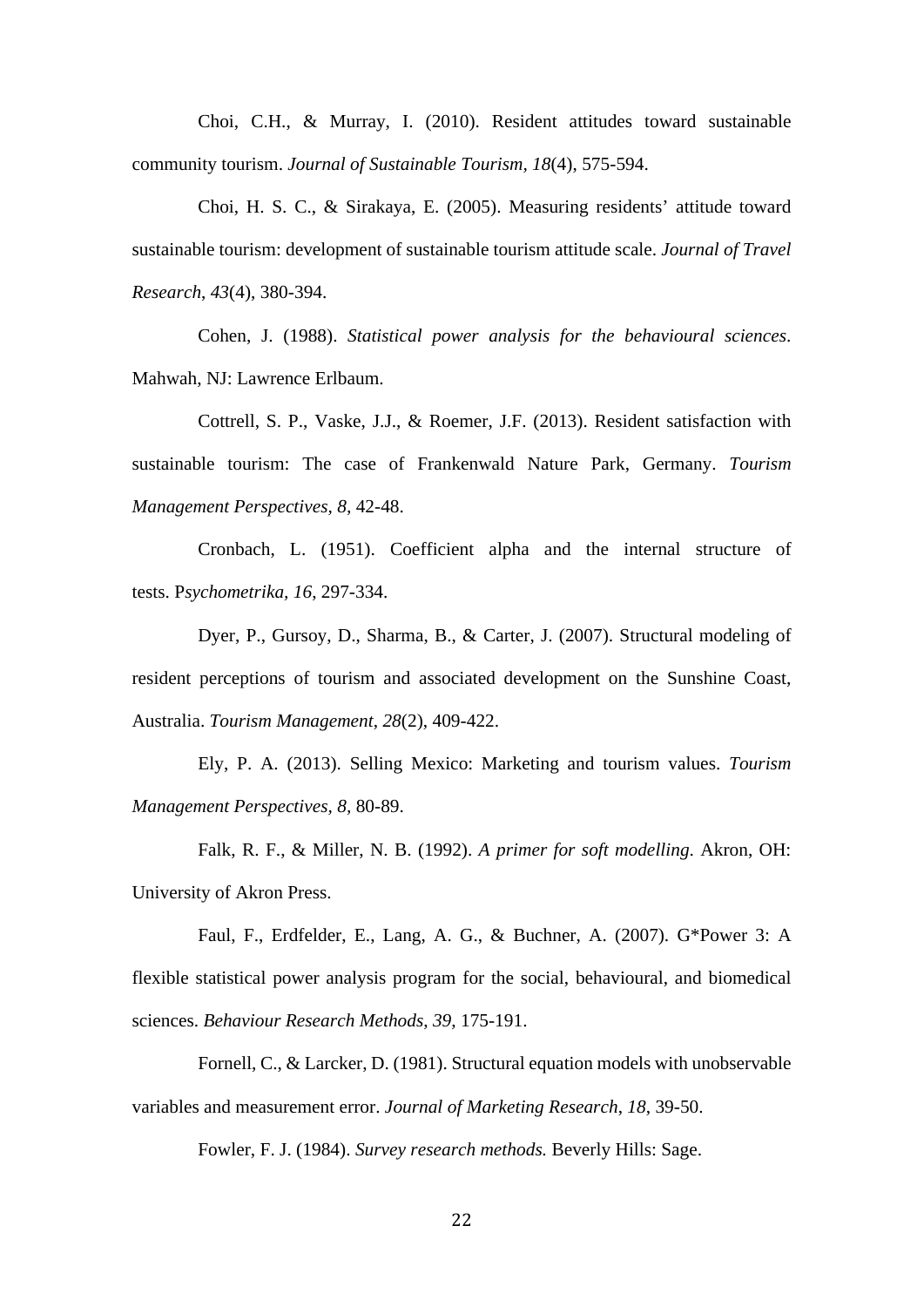Franzoni, S. (2015). Measuring the sustainability performance of the tourism sector. *Tourism Management Perspectives*, *16*, 22-27.

Gainer, B., & Padanyi, P. (2005). The relationship between market-oriented activities and market-oriented culture: implications for the development of market orientation in non-profit service organizations. *Journal of Business Research*, *58*, 854- 62.

Geisser, S. (1974). A predictive approach to the random effects model. *Biometrika*, *61*, 101-107.

Garrod, B., & Fyall, A. (1998). Beyond the rhetoric of sustainable tourism? *Tourism Management,* 19(3), 199-212.

Gu, H., & Ryan, C. (2008). Place attachment, identity and community impacts of tourism. The case of Beijing Hutong. *Tourism Management*, *29*, 637-647.

Gursoy, D., Chi, C. G., & Dyer, P. (2010). Locals' attitudes toward mass and alternative tourism: The case of sunshine coast, Australia. *Journal of Travel Research,*  49(3): 381-94.

Gursoy, D., Chi, C. G., & Dyer, P. (2009). An examination of locals' attitudes. *Annals of Tourism Research*, *36*, 715-734.

Gursoy, D., & Rutherford, D. G. (2004). Host attitudes toward tourism. An improved structural model*. Annals of Tourism Research*, *31*(3), 495-516.

Gursoy, D., Jurowski, C., & Uysal, M. (2002). Resident attitudes: a structural modelling approach. *Annals of Tourism Research*, *29*, 79-105.

Gutner, Y. (2016). Returning to paradise: Investigating issues of tourism crisis and disaster recovery on the island of Bali. *Journal of Hospitality and Tourism Management.*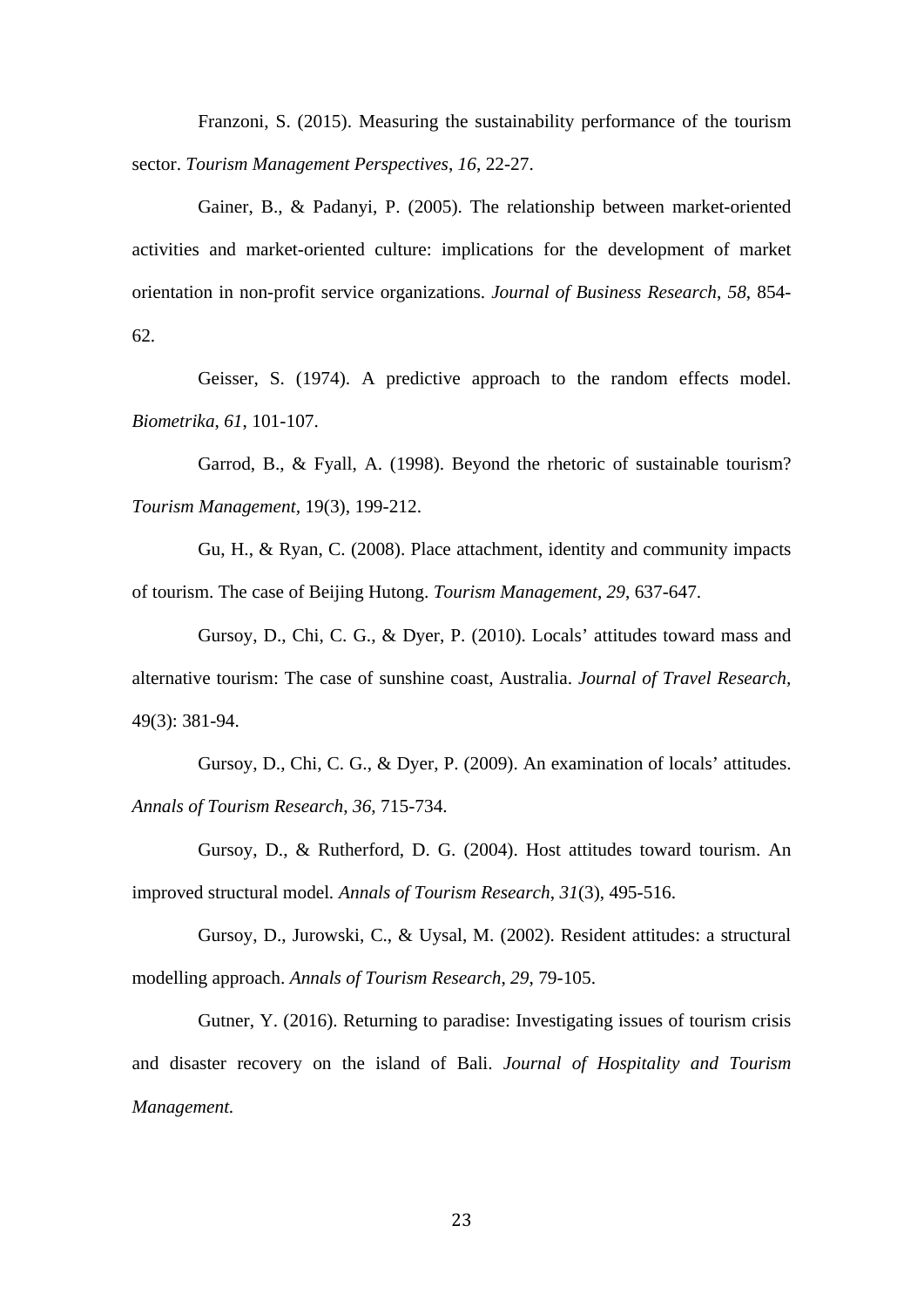Hair, J. F., Sarstedt, M., Ringle, C. M., & Mena, J. A. (2012). An assessment of the use of partial least squares structural equation modelling in marketing research. *Journal of the Academy of Marketing Science*, *40*, 414–433.

Hair Jr, J.F., Sarstedt, M., Hopkins, L., & Kuppelwieser, V.G. (2014). Partial least squares structural equation modelling (PLS-SEM): an emerging tool in business research. *European Business Review*, *26*(2), 106-121.

Hair, J. F., Ringle, C. M., & Sarstedt, M. (2011). PLS-SEM: indeed a silver bullet. *Journal of Marketing Theory and Practice*, *19*(2), 139-151.

Henseler, J., Ringle, C. M., & Sarstedt, M. (2015). A new criterion for assessing discriminant validity in variance-based structural equation modelling. *[Journal of the](http://link.springer.com/journal/11747)  [Academy of Marketing Science,](http://link.springer.com/journal/11747) 43*(1), 115-135.

Henseler, J., Ringle, C. M., & Sinkovics, R. R. (2009). The use of partial least squares path modelling in international marketing. *Advances in International Marketing*, *20*, 277-320.

Higueras A. (2008). *Cultural Heritage Management in Peru: Current and future challenges.* In: Silverman H., Isbell W.H. (Eds.) The Handbook of South American Archaeology. New York, NY: Springer.

Jaafar, M., Noor, S. M., & Rasoolimanesh, S. M. (2015). Perception of young local residents toward sustainable conservation programmes: A case study of the Lenggong World Cultural Heritage Site. *Tourism Management*, *48*, 154-163.

Ji, M., Li, M., & King, B. (2015). The impacts of China's new free-trade zones on Hong Kong tourism. *Journal of Destination Marketing & Management*, *4*, 203-205.

Jurowski, C., & Gursoy, D. (2004). Distance effects on residents' attitudes toward tourism. *Annals of Tourism Research*, 31(2), 296-312.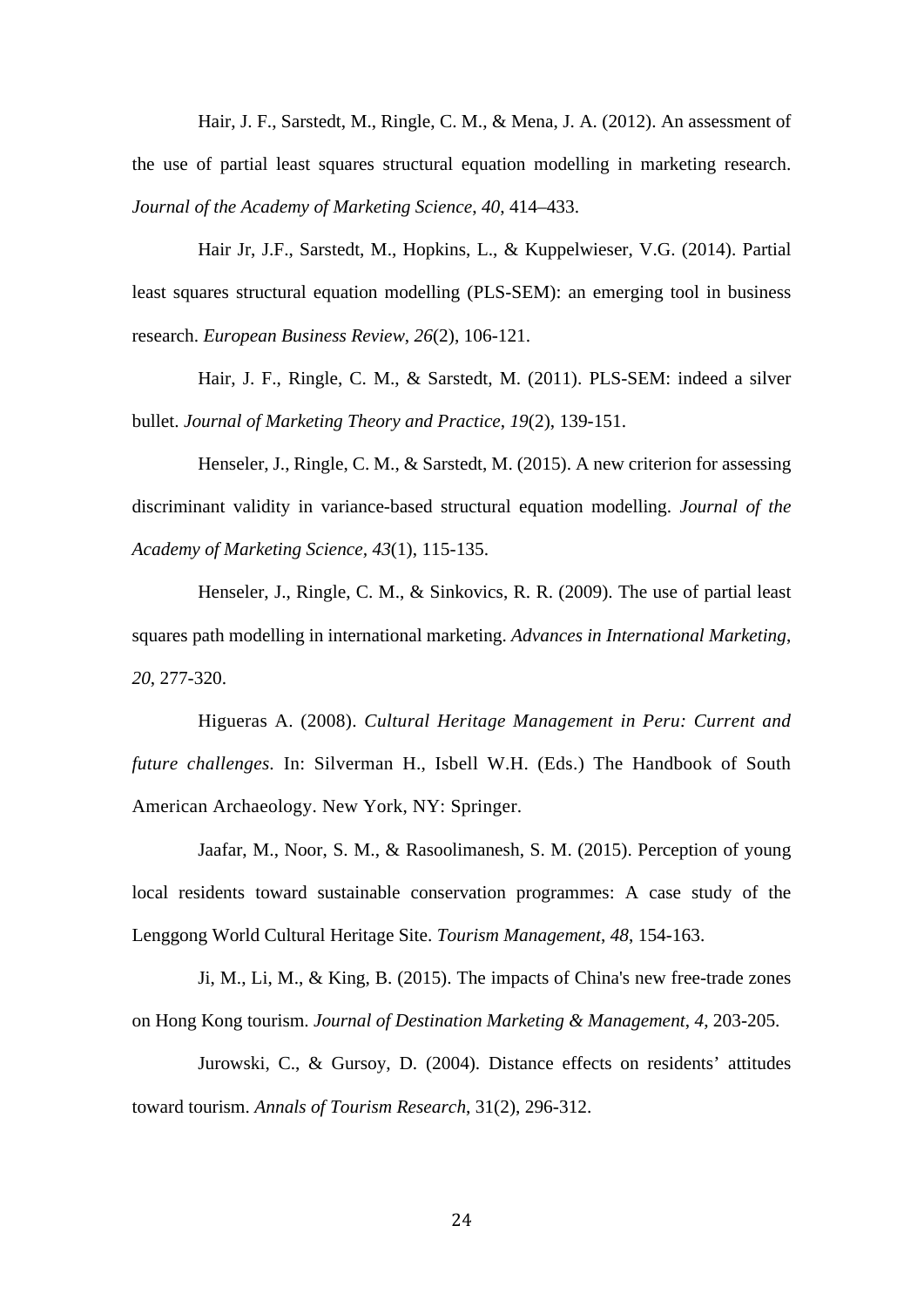Jurowski, C., Uysal, M., & Williams, R. (1997). A theoretical analysis of host community resident reactions to tourism. *Journal of Travel Research*, *36*(2), 3-11.

Kavoura, A., & Bitsani, E. (2013). Managing the World Heritage Site of the Acropolis, Greece. *International Journal of Culture, Tourism and Hospitality Research*, 7(1), 58-67.

Kim, K., Gursoy, D., & Lee, S.B. (2006). The impact of the 2002 World Cup on South Korea: comparisons of pre- and post-games. *Tourism Management*, *27*, 86-96.

Kim, K., Uysal, M., & Sirgy, M. J. (2013). How does tourism in a community impact the quality of life of community residents? *Tourism Management*, *36*, 527-540.

Knight, D. W., & Cottrell, S. P. (2016). Evaluating tourism-linked empowerment in Cuzco, Peru. *Annals of Tourism Research*, *56*, 32-47.

Ko, D. W., & Stewart, W. P. (2002). A structural equation model of residents' attitudes for tourism development. *Tourism Management*, *23*, 521-530.

Lankford, S., & Howard (1994). Developing a tourism attitude impact scale. *Annals of Tourism Research*, 21, 121–139.

Lee, T. H. (2013). Influence analysis of community resident support for sustainable tourism development. *Tourism Management*, *34*, 37-46.

Lee, T. H., & Shen, Y. L. (2013). The influence of leisure involvement and place attachment on destination loyalty: evidence from recreationists walking their dogs in urban parks. *Journal of Environmental Psychology, 33*, 76-85.

Liu, J., Qu, H., Huang, D., Chen, G., Yue, X., Zhao, X., & Liang, Z. (2014). The role of social capital in encouraging residents' pro-environmental behaviours in community-based ecotourism. *Tourism Management*, *41*, 190-201.

Malhotra, N.K. (2010). *Marketing Research. An Applied orientation,* USA: Prentice Hall.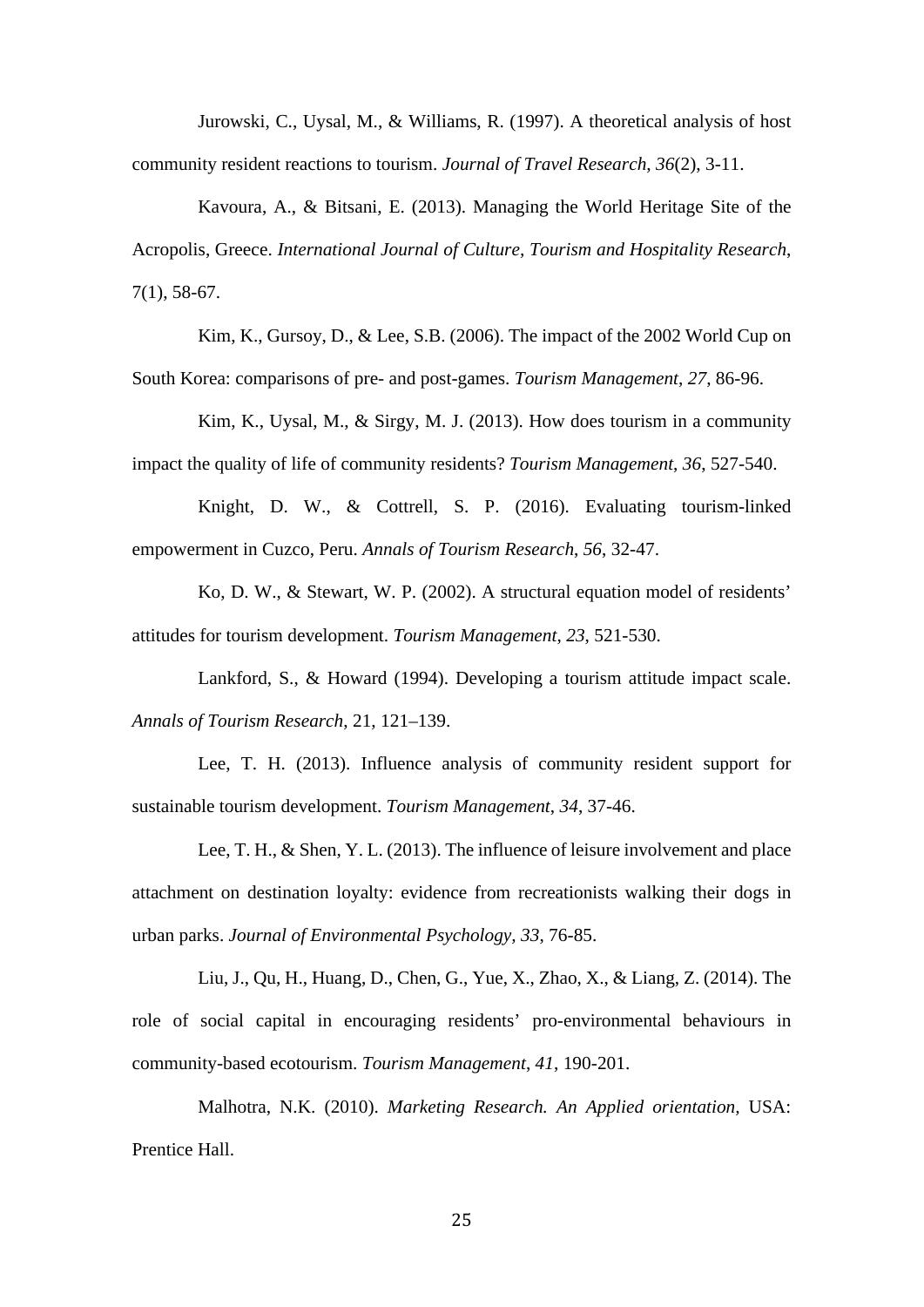Martorell, A. (2012). *The Peruvian northern coast as a heritage driver development process.* In: ICOMOS 17th General Assembly, 2011-11-27 / 2011-12-02, Paris, France.

Mathew, P.V., & Sreejesh, S. (2017). Impact of responsible tourism on destination sustainability and quality of life of community in tourism destinations. *Journal of Hospitality and Tourism Management, 31*, 83-89.

McGehee, N. G., & Andereck, K. L. (2004). Factors predicting rural residents' support of tourism. *Journal of Travel Research*, *43*(2), 131-140.

McKercher, B. (2002). Towards a classification of cultural tourists. *International Journal of Tourism Research, 4*(1), 29-38.

McKercher, B. (1993). The unrecognized threat to tourism: Can tourism survive 'sustainability'? *Tourism Management*, *14*(2), 131-136.

McKercher, B., & Du Cros, H. (2003). Testing a cultural tourism typology. *International Journal of Tourism Research, 5*(1), 45-58.

Milman, A. (2015). Preserving the cultural identity of a World Heritage Site: the impact of Chichen Itza's souvenir vendors. *International Journal of Culture, Tourism and Hospitality Research,* 9(3), 241-260.

MINCETUR (2016). *Tourist arrivals to the archaeological complex of the Pyramids of the Sun and the Moon.* Lima: Ministerio de Cultura - Dirección Desconcentrada de Cultura - La Libertad.

Mitchell, R. E., & Reid, D. G. (2001). Community integration, Island Tourism in Peru. *Annals of Tourism Research*, *28*(1), 113-139.

Mustafa, M. H., & Tayeh, S. N. (2011). The impacts of tourism development on the archaeological site of Petra and local communities in surrounding villages. *Asian Social Science, 7*(8), 88-96.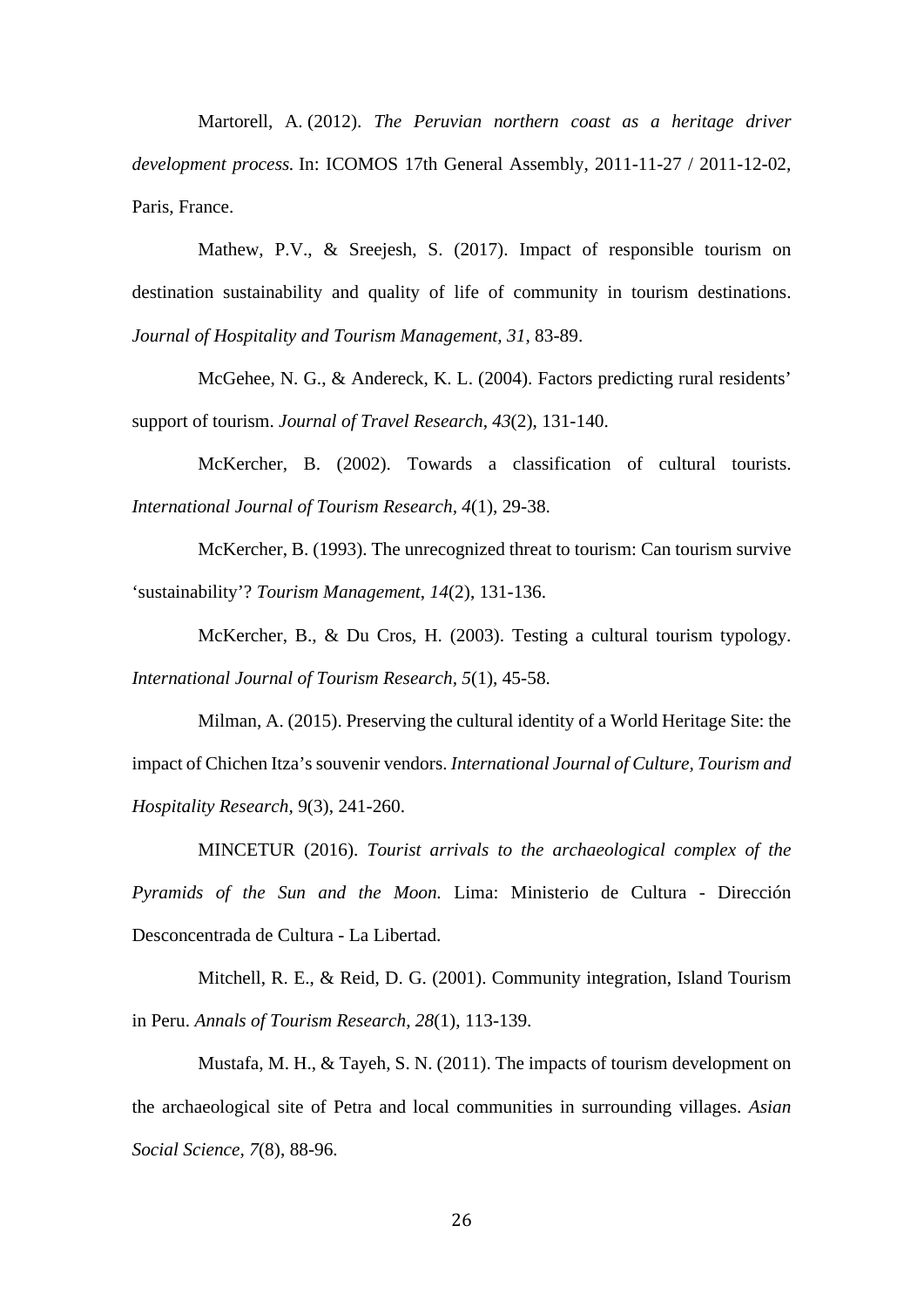Nicholas, L. N., Thapa, B., & Ko, Y. J. (2009). Residents' perspectives of a World Heritage Site. The Pitons Management Area, St. Lucia. *Annals of Tourism Research*, *36*(3), 390-412.

Nunkoo, R., & Ramkissoon, H. (2011). Developing a community support model for tourism. *Annals of Tourism Research*, *38*(3), 964-988.

Nunkoo, R., & So, K. K. F. (2015). Residents' support for tourism: testing alternative structural models. *Journal of Travel Research*, *5*, 1-15.

Nunnally, J. C., & Bernstein, I. H. (1994). *Pychometric theory*. New York: McGraw Hill.

Okazaki, E. (2008). A community-based tourism model: its conception and use. *Journal of Sustainable Tourism*, *16*(5), 511-529.

Orbasli, A. (2014). Archaeological site management and local development. *Conservation and Management of Archaeological Sites,* 15(3-4), 237-253.

Pappas, N. (2014). Hosting mega events: Londoners' support of the 2012 Olympics. *Journal of Hospitality and Tourism Management*, *21*,10-17.

Park, D. B., Nunkoo, R., & Yoon, Y. S. (2015). Rural residents' attitudes to tourism and the moderating effects of social capital. *Tourism Geographies, 17*(1), 112- 133.

Poria, Y., Reichel, A., & Cohen, R. (2011). World Heritage Site: an effective brand for an archaeological site? *Journal of Heritage* Tourism, 6(3), 197-208.

Prayag, G., Hosany, S., & Odeh, K. (2013). The role of tourists' emotional experiences and satisfaction in understanding behavioural intentions. *Journal of Destination Marketing & Management, 2,* 118–127.

Pulido-Fernández, J.P., Andrades-Caldito, L., & Sánchez- Rivero, M. (2015). Is sustainable tourism an obstacle to the economic performance of the tourism industry?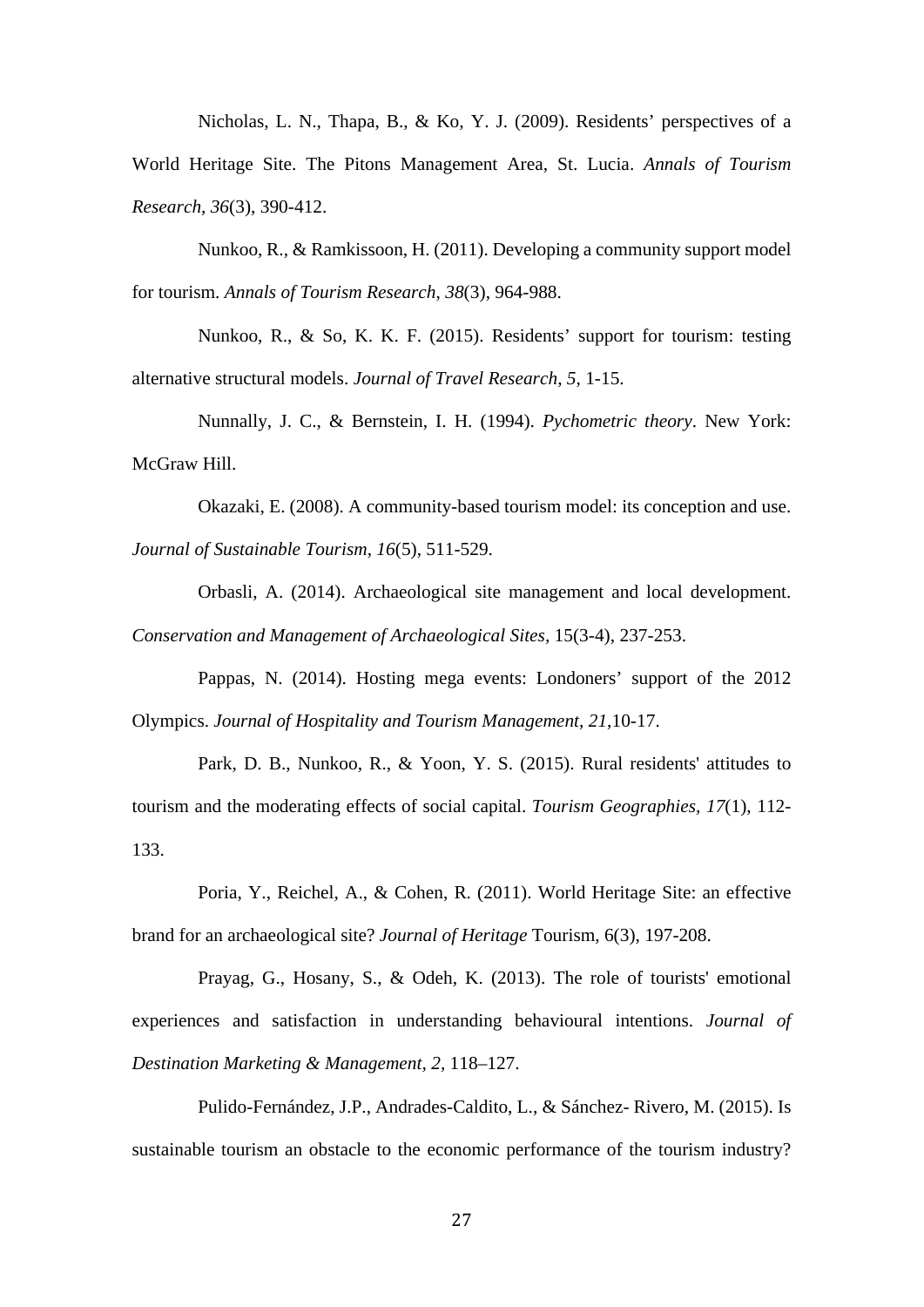Evidence from an international empirical study. *Journal of Sustainable Tourism, 23*(1), 47-64.

Ramkissoon, H., Smith, L. D. G., & Weiler, B. (2013). Testing the dimensionality of place attachment and its relationships with place satisfaction and proenvironmental behaviours: A structural equation modelling approach. *Tourism Management*, *36*, 552-566.

Rasoolimanesh, S. M., Dahalan, N., & Jaafar, M. (2016). Tourists' perceived value and satisfaction in a community-based homestay in the Lenggong Valley World Heritage Site. *Journal of Hospitality and Tourism Management, 26,* 72-81.

Rasoolimanesh, S.M., Jaafar, M., Kock, N., & Ramayah, T. (2015). A revised framework of social exchange theory to investigate the factors influencing residents' perceptions. *Tourism Management Perspectives, 16*, 335-345.

Rivera, M., Croes, R., & Lee, S.H. (2016). Tourism development and happiness: a residents' perspective. *Journal of Destination Marketing & Management*, *5*(1), 5-15.

Sebele, L. S. (2010). Community-based tourism ventures, benefits and challenges: Khama Rhino Sanctuary Trust, Central District, Botswana. *Tourism Management*, *31*, 134-146.

Šegota, T., Mihalič, T., & Kuščer, K. (2017). The impact of residents' informedness and involvement on their perceptions of tourism impacts: The case of Bled. *Journal of Destination Marketing & Management*, *16*(3), 196-206.

Sinclair-Maragh, G. (2017). Demographic analysis of residents' support for tourism development in Jamaica. *Journal of Destination Marketing & Management*, 6(1), 5-12.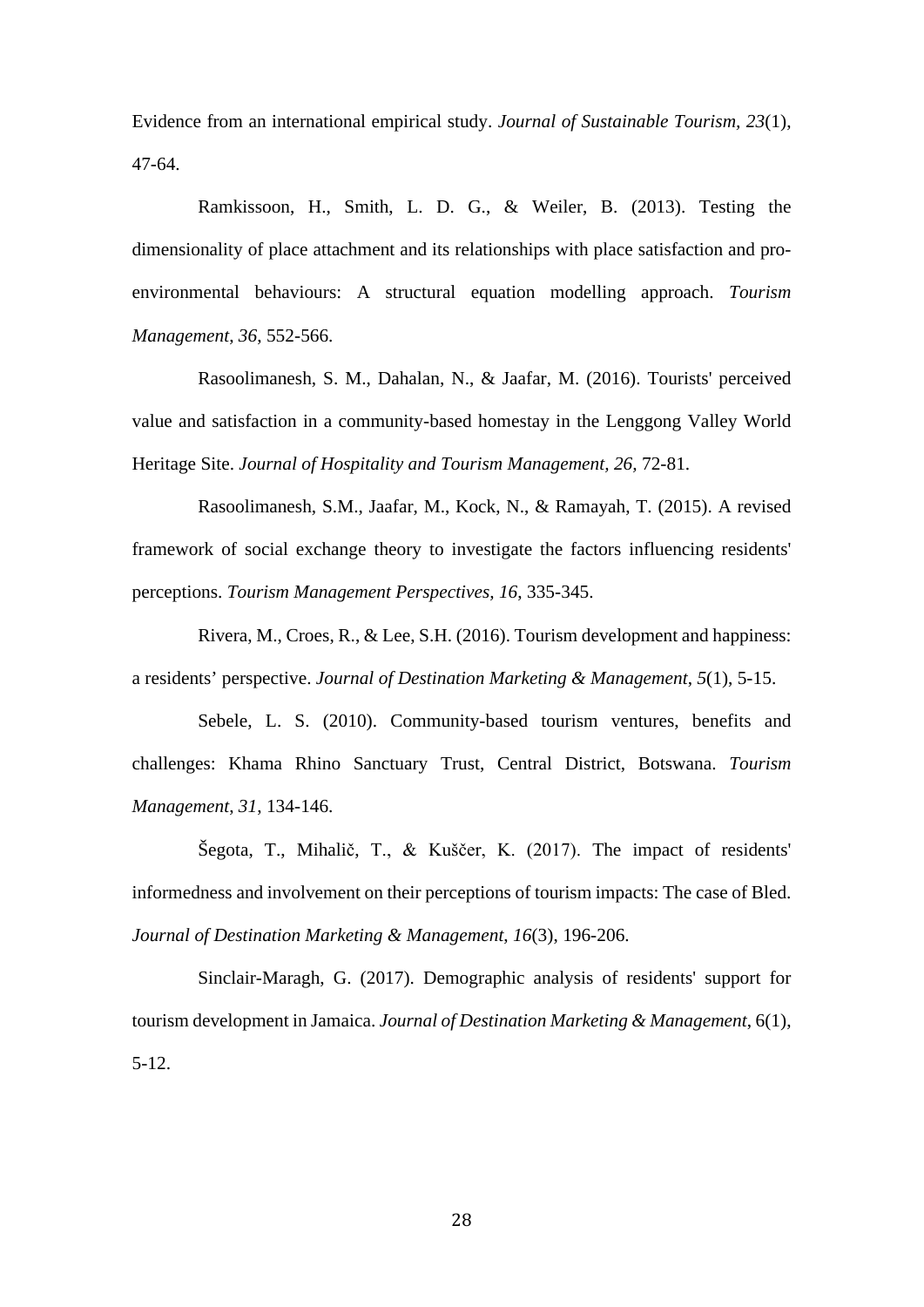Sinclair-Maragh, G., Gursoy, D., & Vieregge, M. (2015). Residents' perceptions toward tourism development: a factor-cluster approach. *Journal of Destination Marketing & Management, 4*, 36-45.

Sirakaya-Turk, E., Ekinci, Y., & Kaya, A. G. (2008). An examination of the validity of SUS-TAS in cross-cultures. *Journal of Travel Research*, *46*(4), 414-421.

Sharpley, R. 2014. Host perceptions of tourism: A review of the research. *Tourism Management,* 42, 37-49.

Smith, K. L. (2005). Looting and the politics of archaeological knowledge in Northern Peru. *Ethnos, 70*(2), 149-170.

Steel, G. (2012). Local encounters with globetrotters. Tourism's potential for street vendors in Cusco, Peru. *Annals of Tourism Research*, *39*(2), 601-619.

Steiner, A., & Atterton, J. (2015). Exploring the contribution of rural enterprises to local resilience. *Journal of Rural Studies*, *40*, 30-45.

Stone, M. (1974). Cross-validatory choice and assessment of statistical predictions. *Journal of the Royal Statistical Society*, *36*, 111-147.

Stronza, A., & Gordillo, J. (2008). Community views of ecotourism. *Annals of Tourism Research*, *35*(2), 448-468.

Stylidis, D. (2014). The role of place image dimensions in residents' support for tourism development. *International Journal of Tourism Research*, *18*(2), 129-139.

Stylidis, D., Biran, A., Sit, J., & Szivas, E. M. (2014). Residents' support for tourism development: The role of residents' place image and perceived tourism impacts. *Tourism Management , 45*, 260-274 .

Tolkach, D., & King, B. (2015). Strengthening community-based tourism in a new resource-based island nation: why and how? *Tourism Management*, *48*, 386-398.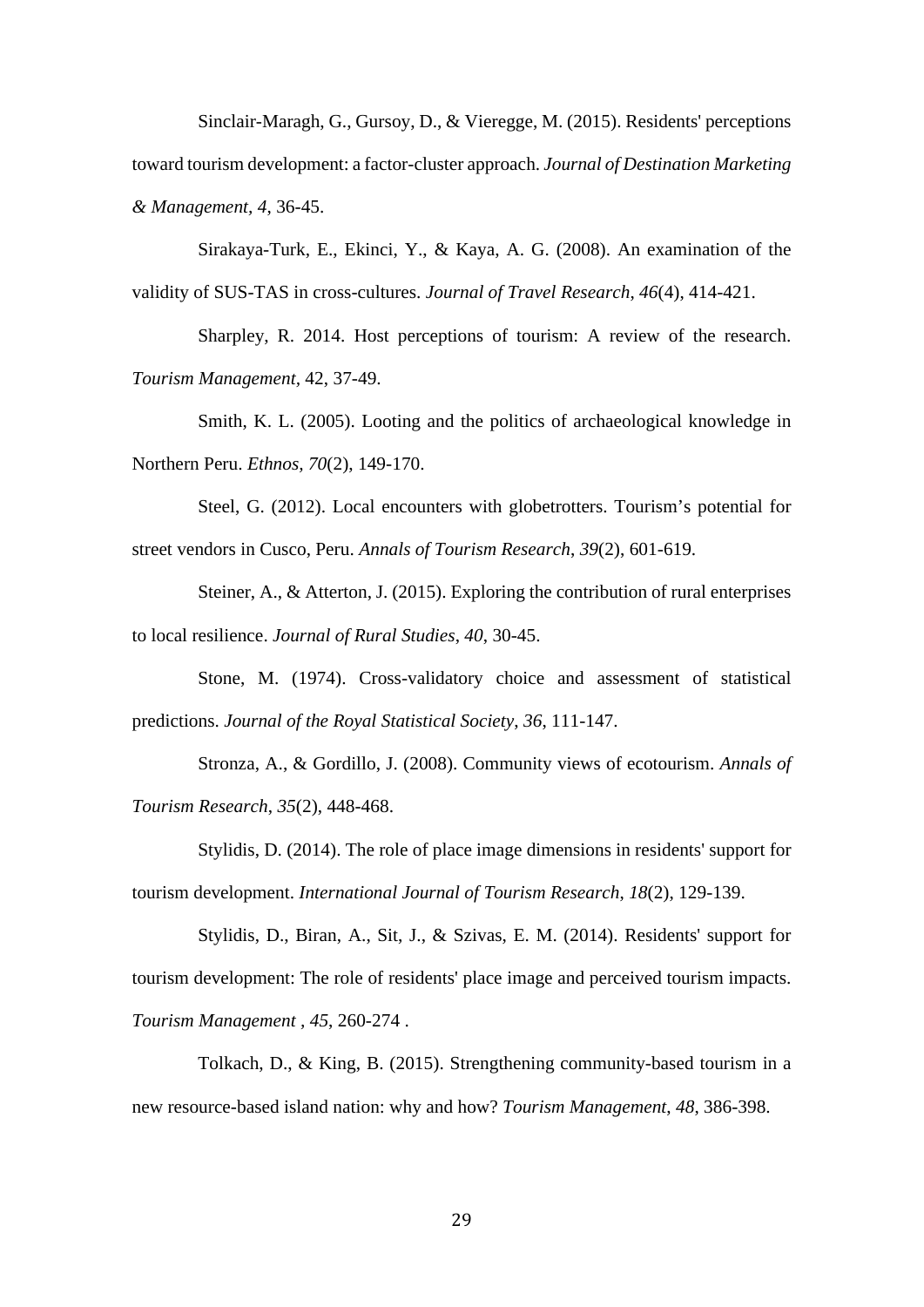Um, S., & Crompton, J. L. (1987). Measuring resident's attachment levels in a host community. *Journal of Travel Research, 26*(1), 27-29.

UNWTO (2016). *Tourism and culture partnership in Peru – models for collaboration between tourism, culture and community*. Madrid: World Tourism Organization (UNWTO).

Uysal, M., Sirgy, M.H., Woo, E., & Kim, H. (2016). Quality of life (QOL) and well-being research in tourism. *Tourism Management*, *53*, 244-261.

Vargas-Sanchez, A., Oom do Valle, P., Costa Mendes, J., & Albino Silva, J. (2015). Residents' attitude and level of destination development: An international comparison. *Tourism Management*, *48*, 199-210.

Wager, J., (1995). Developing a strategy for the Angkor World Heritage Site. *Tourism Management, 16*(7), 515-523.

Wang, S., & Chen, J.S. (2015). The influence of place identity on perceived tourism impacts. *Annals of Tourism Research*, *52*, 16-28

Wang, S., & Xu, H. (2015). Influence of place-based senses of distinctiveness, continuity, self-esteem and self-efficacy on residents' attitudes toward tourism. *Tourism Management*, *47*, 241-250.

Woodley, A. (1993). Tourism and sustainable development: The community perspective. In: J. G. Nelson, R. Butler, & G. Wall (Eds.), *Tourism and* sustainable development: monitoring, planning, managing (pp. 135-146). Waterloo: Heritage Resources Centre, University of Waterloo.

Woo, E., Kim, H., & Uysal, M. (2015). Life satisfaction and support for tourism development. *Annals of Tourism Research*, 50, 84-97 .